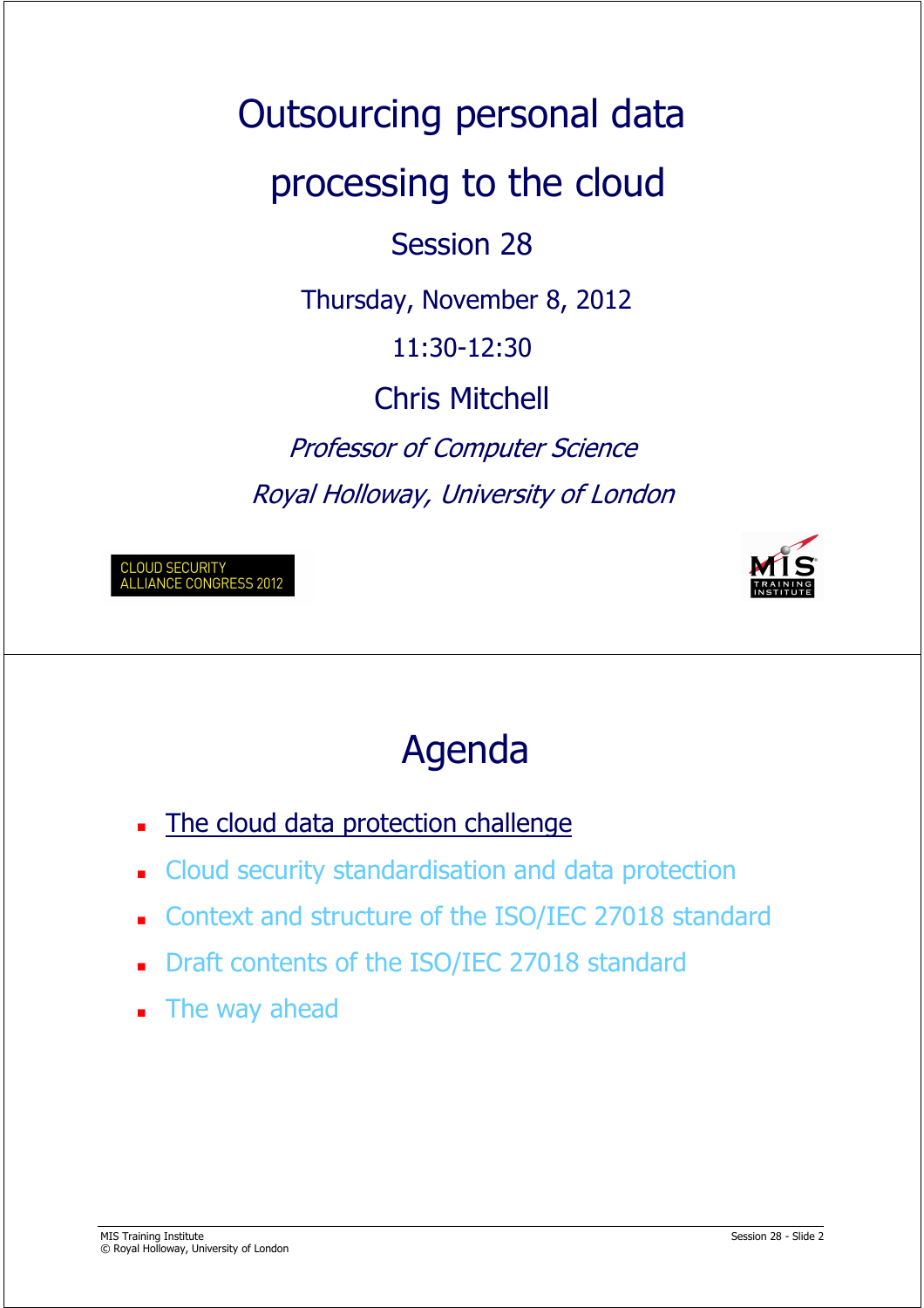### Security and privacy

- **Much has been said about the security and** privacy risks of cloud use.
- **This is because cloud inevitably involves** storage (and possibly processing) of data by a third party (the cloud provider).
- In a privacy context, a cloud service provider must show it meets the legal and regulatory obligations arising from Data Protection legislation and regulations.

### What is 'data protection'?

- In Europe (& some other countries / regions) policy and law provides for:
	- **the protection of information relating to private individuals from inappropriate collection, use and disclosure, and to ensure its timely disposal**.
- The European Data Protection Directive (95/46/EC) is implemented in EU national laws (e.g. the Data Protection Act 1998 in the UK).
- Only some parts of this policy and law apply directly to a cloud service provider processing personal information for someone else (see the Annex).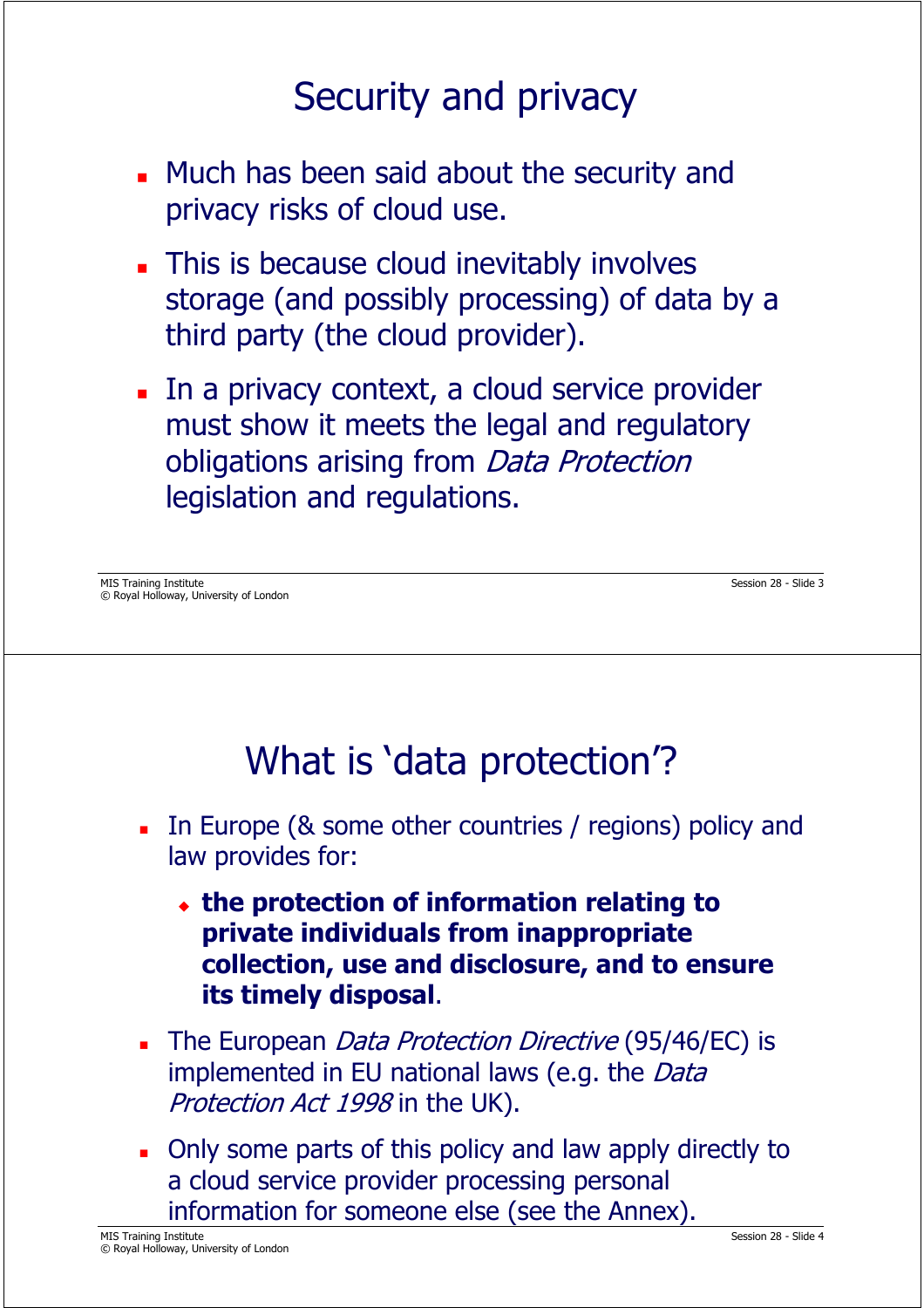#### Data protection vocabulary

#### **personally identifiable information (PII)**:

- $\bullet$  any information that (a) can be used to identify the PII principal to whom such information relates, or (b) is or might be directly or indirectly linked to a PII principal;
	- **personal data** is sometimes used instead of PII.

#### **PII principal**:

- $\bullet$  natural person to whom the personally identifiable information (PII) relates;
	- **data subject** is sometimes used instead of PII principal.

MIS Training Institute Session 28 - Slide 5 © Royal Holloway, University of London

## Data protection: basic relationships



**PII controller** (or sometimes **data controller**) is a person who (either alone or jointly or in common with others) determines the purposes for which and the manner in which any personal data are, or are to be, processed.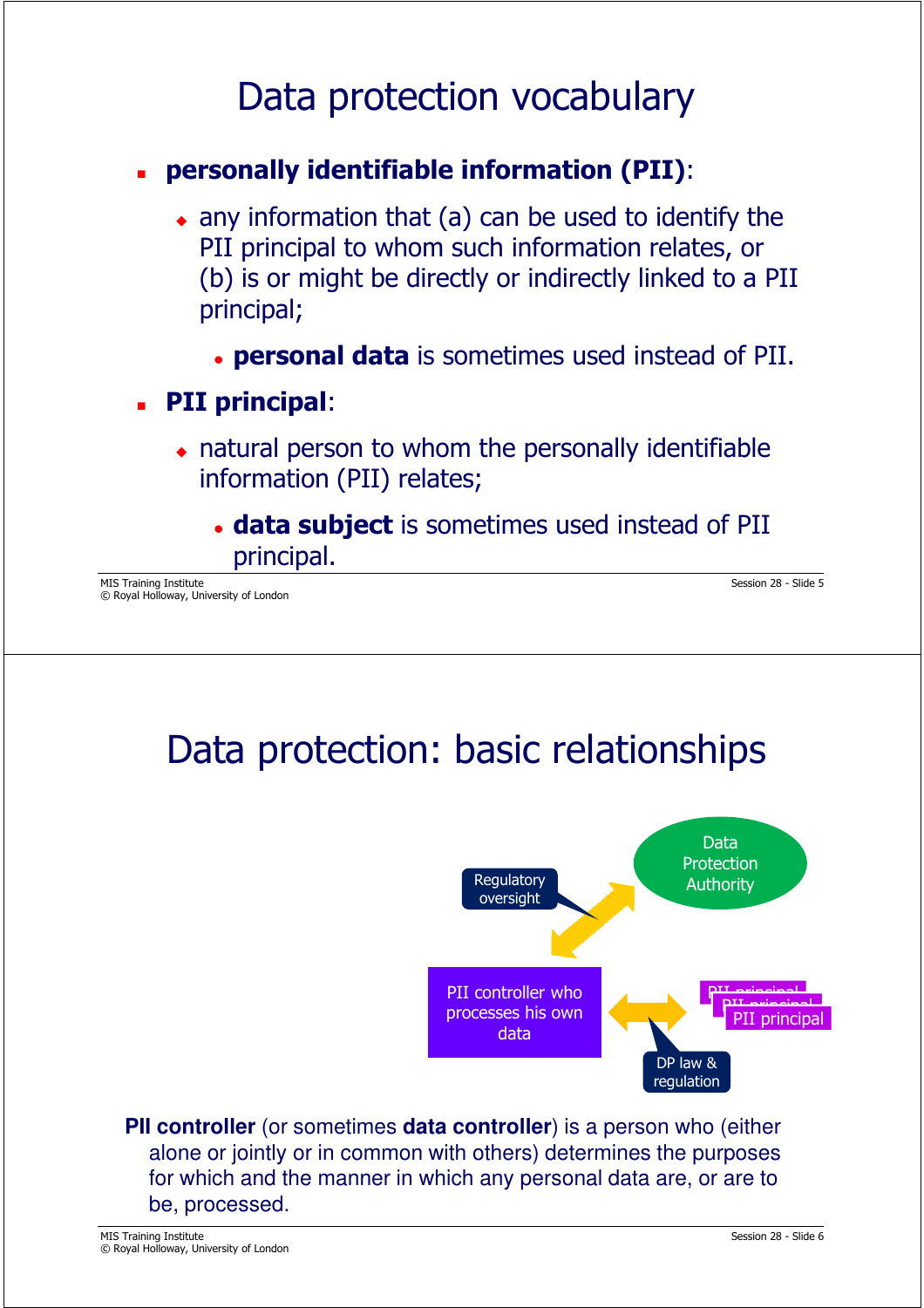## Data protection: cloud relationships



### Data protection & cloud: the issues

- **PII controller keeps the legal responsibility:** 
	- Contract is a mechanism for the PII controller to deal with keeping the risk but outsourcing the processing.
- **Using the cloud for processing PII also makes things more** complex in other ways:
	- Outsourcing may now involve cloud service providers using services from other cloud providers; and
	- Many more small businesses, less expert in IT, outsourcing and data protection law, will use the cloud for processing PII.
- A suitable standard can assist with all of the above.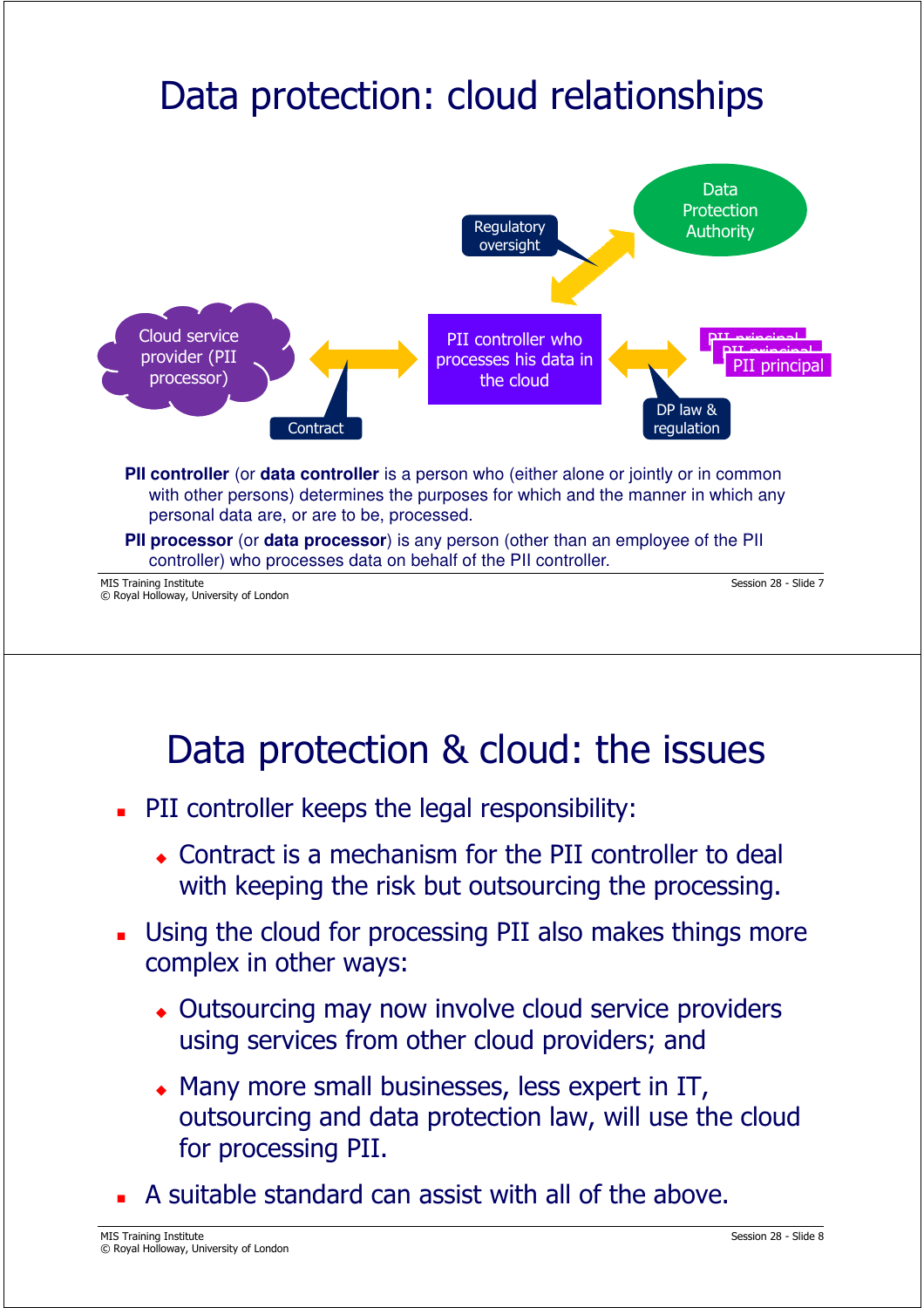## Data protection: cloud relationships



### Data protection obligations

- In every jurisdiction with data protection laws/regulations, public cloud providers must show potential PII controllers that their service meets legal needs.
- That is, they must show their service respects the regulations with respect to the obligations of PII processors.
- This is costly and time-consuming if done on a countryby-country basis.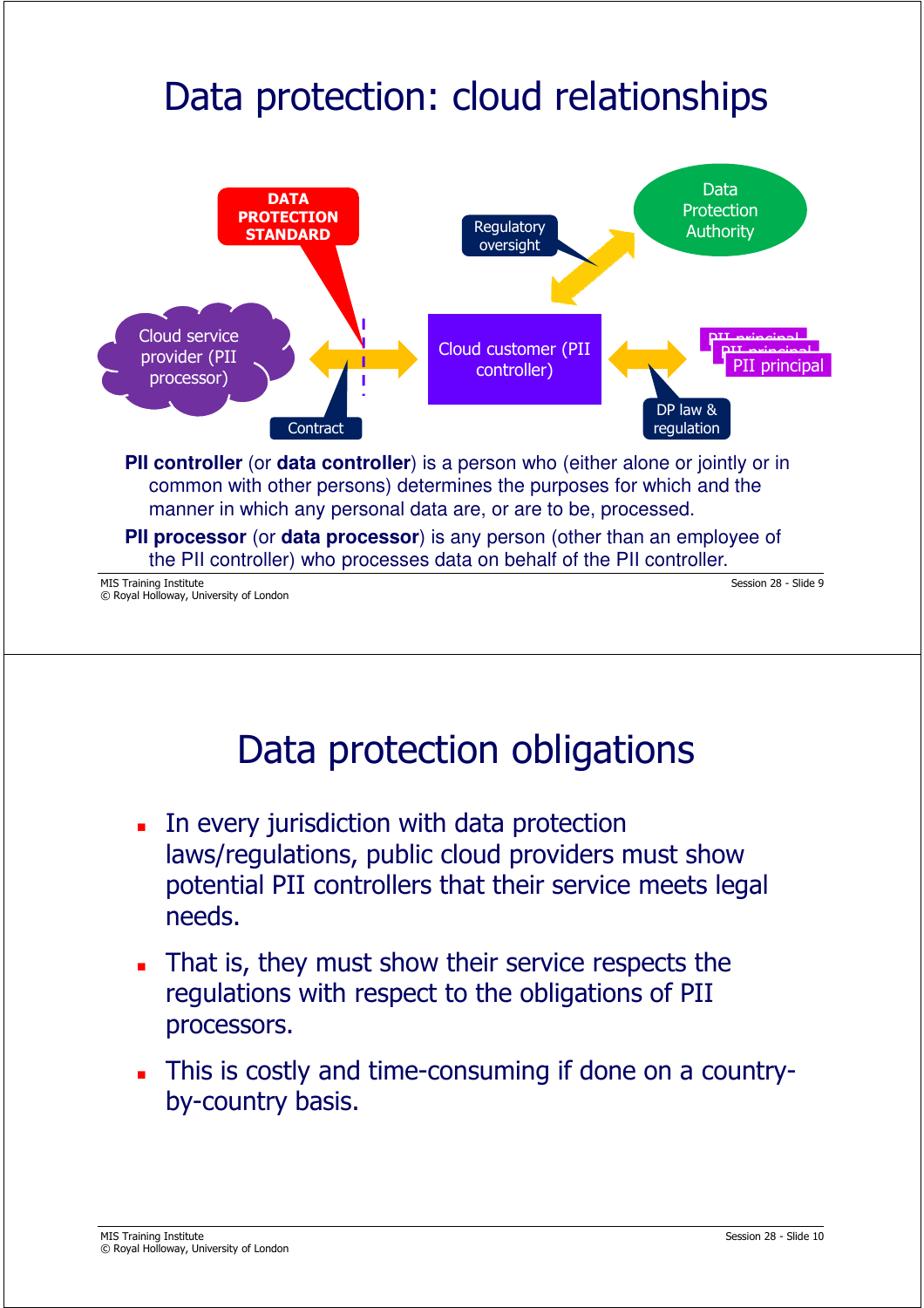### Security and privacy

- Data protection is fundamentally a *privacy* issue.
- However, the issue of concern is primarily a *security* one, since we are dealing with data processors.
- That is, PII processors must meet the necessary security requirements so that all data (including PII) is handled appropriately.

## Nature of obligations

- The obligations of a PII processor to a PII controller include:
	- protecting integrity and confidentiality of PII;
	- processing PII only in accordance with the objectives and instructions of PII controller;
	- providing transparency with respect to relevant aspects of PII processing, including the location of PII storage and security breaches;
	- maintaining logical separation of PII belonging to different controllers.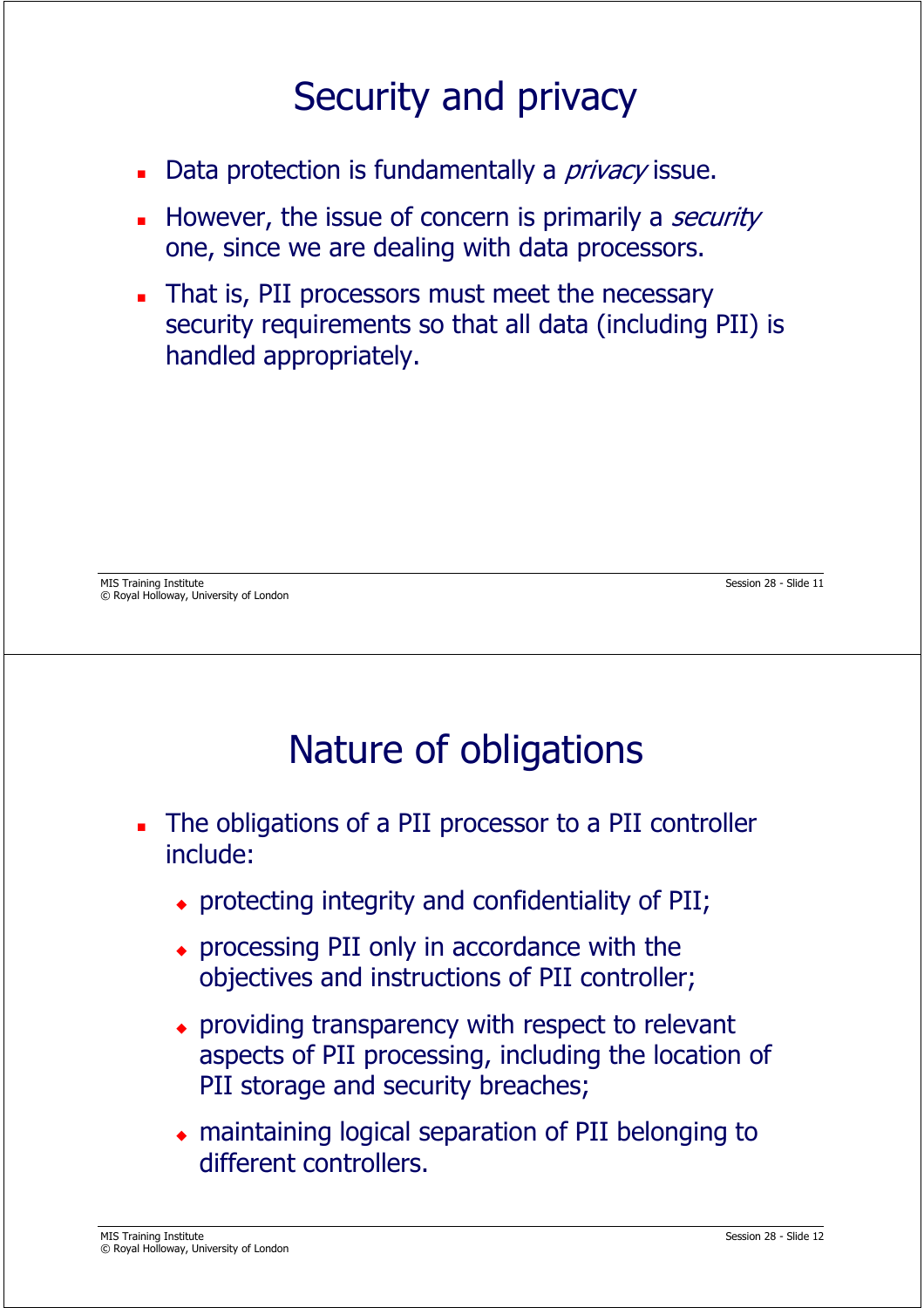## Agenda

- The cloud data protection challenge
- Cloud security standardisation and data protection
- Context and structure of the ISO/IEC 27018 standard
- Draft contents of the ISO/IEC 27018 standard
- **The way ahead**

MIS Training Institute Session 28 - Slide 13 © Royal Holloway, University of London

## Existing work

- The Cloud Security Alliance has itself published a number of key documents.
- These are likely to play a major role in guiding ongoing de jure standardisation developments.
- Notable amongst the various outputs are:
	- Security guidance for critical areas of focus in cloud computing, v3.0, November 2011;
	- Cloud controls matrix, v1.2, August 2011.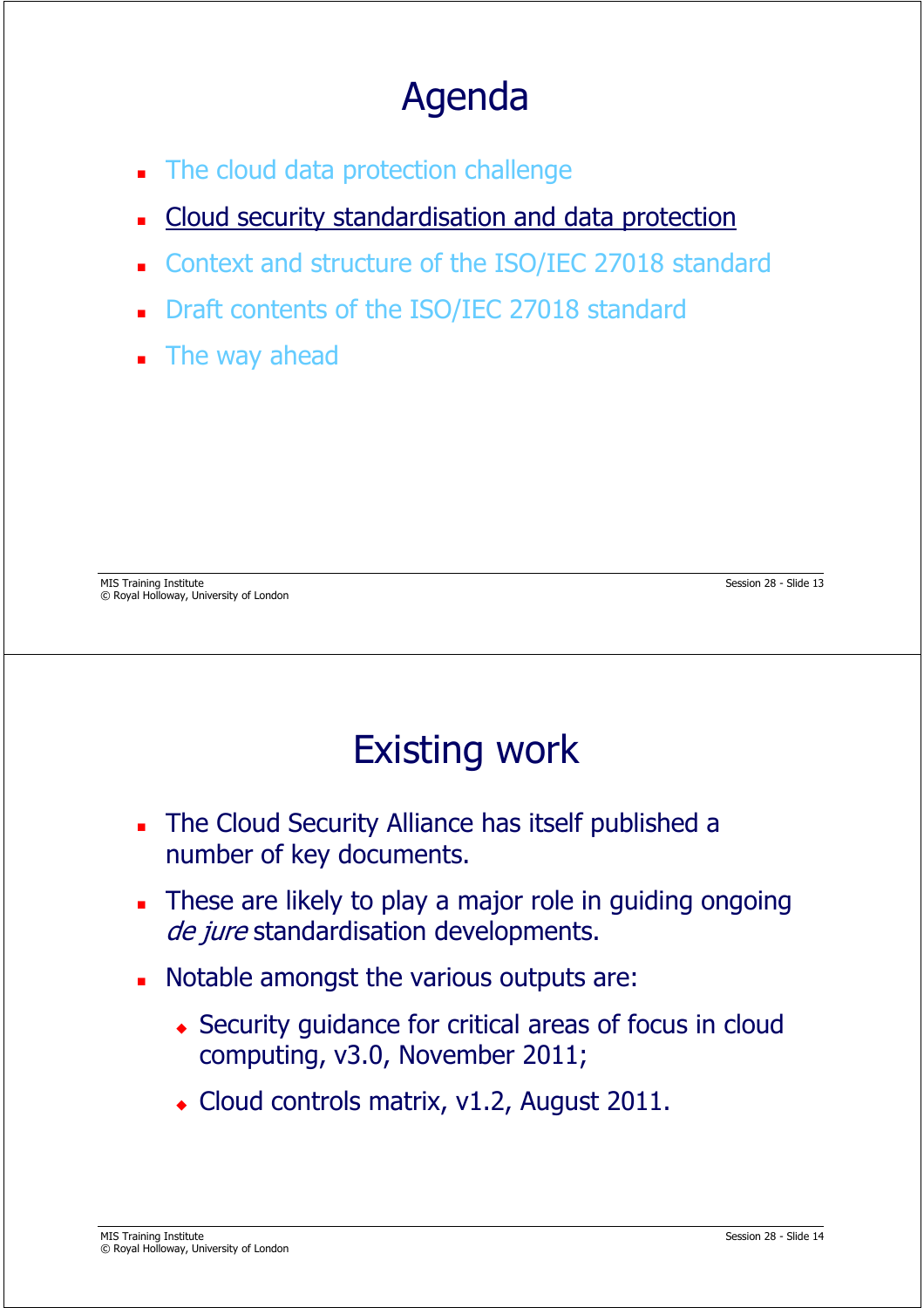### Range of possible standards

- Various security aspects of cloud computing services can usefully be standardised.
- **For example:** 
	- security and privacy requirements applying to cloud providers;
	- service interfaces;
	- security techniques specific to cloud;
	- privacy requirements applying to cloud users (PII controllers).

MIS Training Institute Session 28 - Slide 15 © Royal Holloway, University of London

## Growing attention

- **Cloud security standards work is now being** undertaken by both ITU-T and ISO/IEC JTC1.
- **The ITU-T Focus Group on Cloud Computing** has produced a general document (Cloud-O-064) providing key definitions and threat discussions, that is intended to provide a foundation for future standardisation.
- Two cloud security standards (ISO/IEC 27017 and 27018) are being developed within ISO/IEC JTC1/SC27.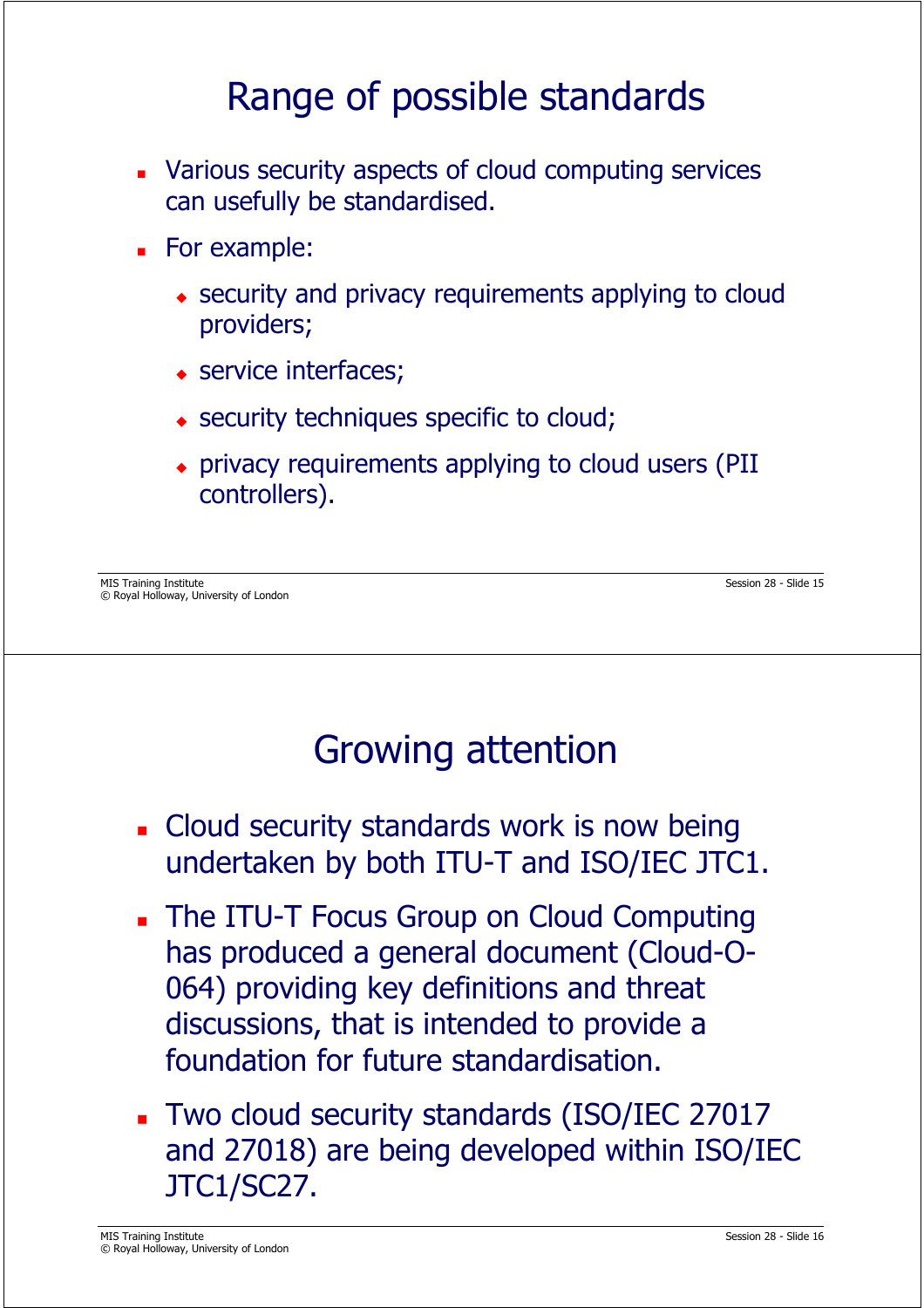## ISO/IEC 27017

- The first of the new cloud security standards, ISO/IEC 27017, is entitled Guidelines on Information security controls for the use of cloud computing services based on ISO/IEC 27002.
- It will provide a security control framework and implementation guidance for use by cloud consumers and providers.

MIS Training Institute Session 28 - Slide 17 © Royal Holloway, University of London

## ISO/IEC 27018

- The focus on this talk is on the second of the two new standards, ISO/IEC 27018.
- ISO/IEC 27018 will codify security requirements on cloud providers to assist in meeting **data protection obligations** of PII controllers.
- The focus of 27018 is thus much narrower than 27017.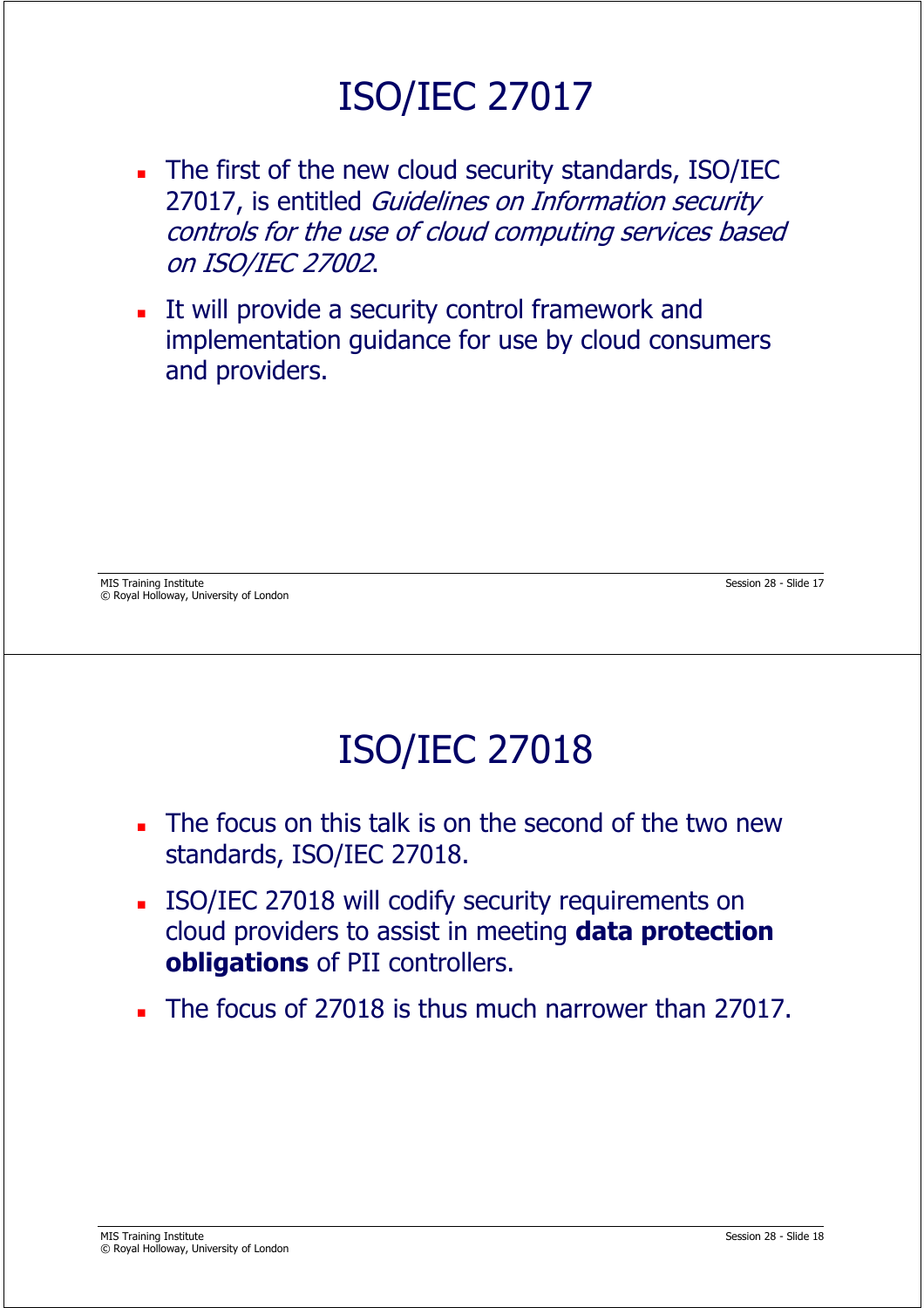### The role of ISO/IEC 27018

- To respond to the issue that when a PII controller uses a cloud data processing service how does it know the PII they are entrusting to the PII processor will be treated in a way that fulfils the PII controller's obligations?
	- **ISO/IEC 27018 will provide for audited certification against a data protection standard to facilitate the contract between cloud provider and cloud customer.**

MIS Training Institute Session 28 - Slide 19 © Royal Holloway, University of London



© Royal Holloway, University of London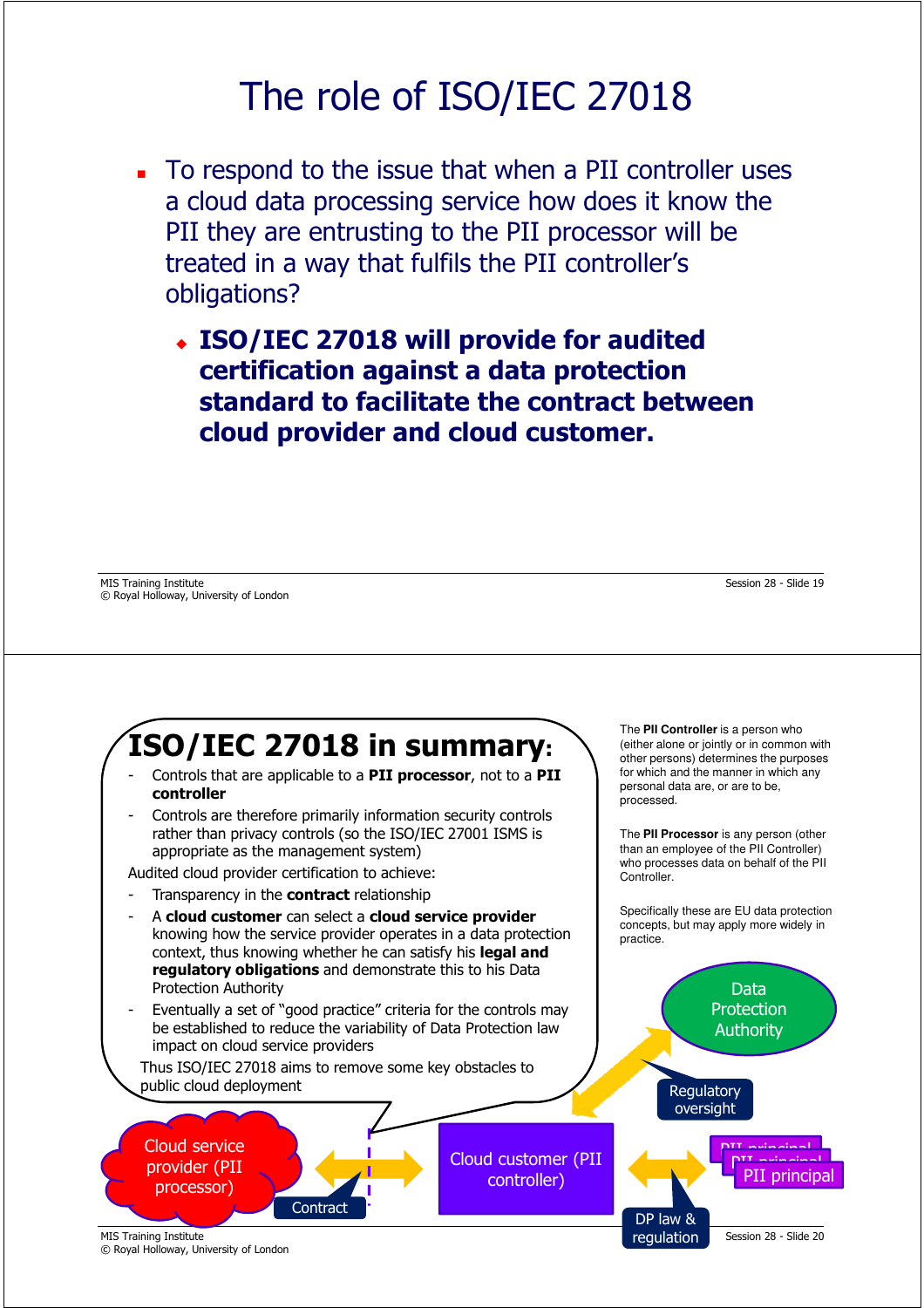### Parallel work

- In parallel with developing ISO/IEC 27017 and 27018, a wide-ranging study is ongoing within SC27 on *Cloud* Computing Security and Privacy.
- One of study's main goals is to consider possible additional New Work Items addressing cloud computing security and privacy.
- **Its work will be based on National Body and Liaison** Organisation contributions.

## Agenda

- The cloud data protection challenge
- Cloud security standardisation and data protection
- Context and structure of the ISO/IEC 27018 standard
- Draft contents of the ISO/IEC 27018 standard
- **The way ahead**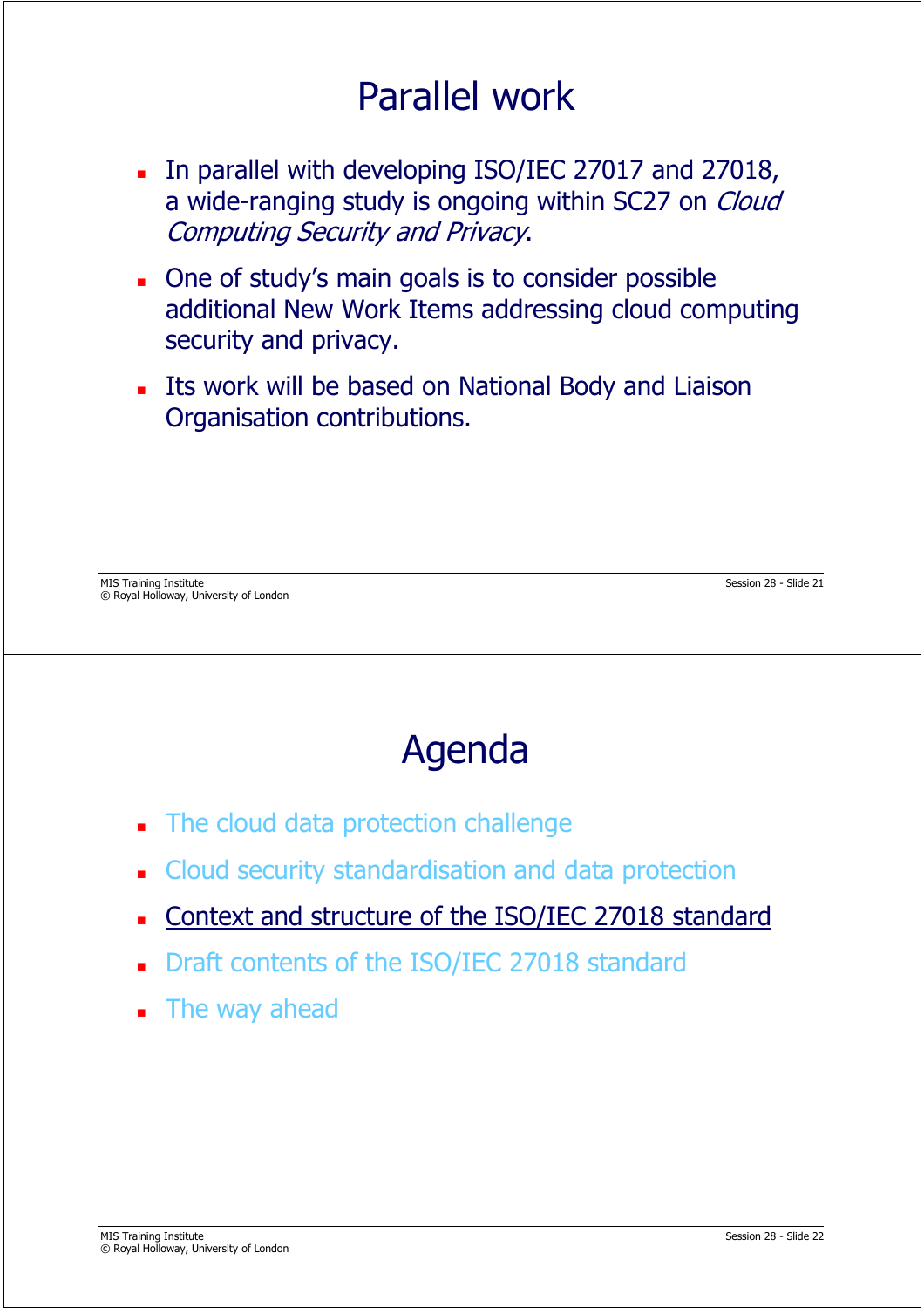#### 27000 series standards

- The ISO/IEC 27000 series of standards are concerned with information security management systems (ISMSs):
	- ◆ 27000: ISMSs Overview and vocabulary;
	- 27001: ISMSs Requirements;
	- 27002: Code of practice for information security controls.
	- $\ddot{\bullet}$ … many more …

MIS Training Institute Session 28 - Slide 23 © Royal Holloway, University of London

## ISO/IEC 27001

- The first main standard in the series lists requirements for the establishment and operation of an ISMS.
- It covers high-level operational and staffing issues.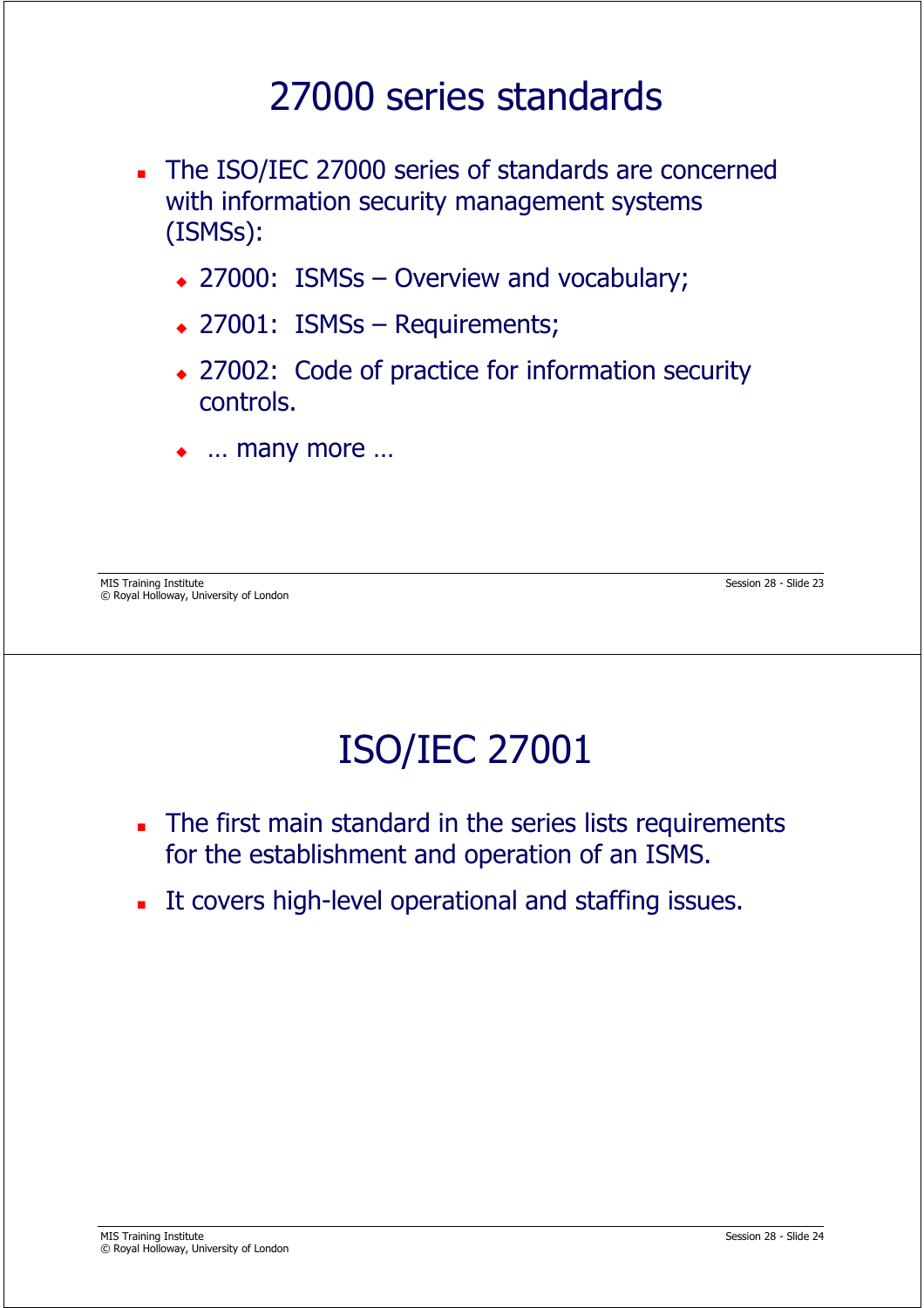## ISO/IEC 27002

- ISO/IEC 27002 is probably the most celebrated and widely used member of the 27000 family.
- It owes its origins to BS 7799 (a UK standard) which became ISO/IEC 17799 and was later rebadged 27002.
- It provides a large catalogue of security controls to be used when implementing an ISMS.

MIS Training Institute Session 28 - Slide 25 © Royal Holloway, University of London

### Sector-specific standards

- Within the 27000 family are sector-specific standards, i.e. standards which apply 27002 to specific application domains.
- For example, ISO/IEC 27011 is focussed on telecommunications.
- It provides an interpretation of ISO/IEC 27002 aimed specifically at this sector.
- It also provides additional security controls relevant to this sector.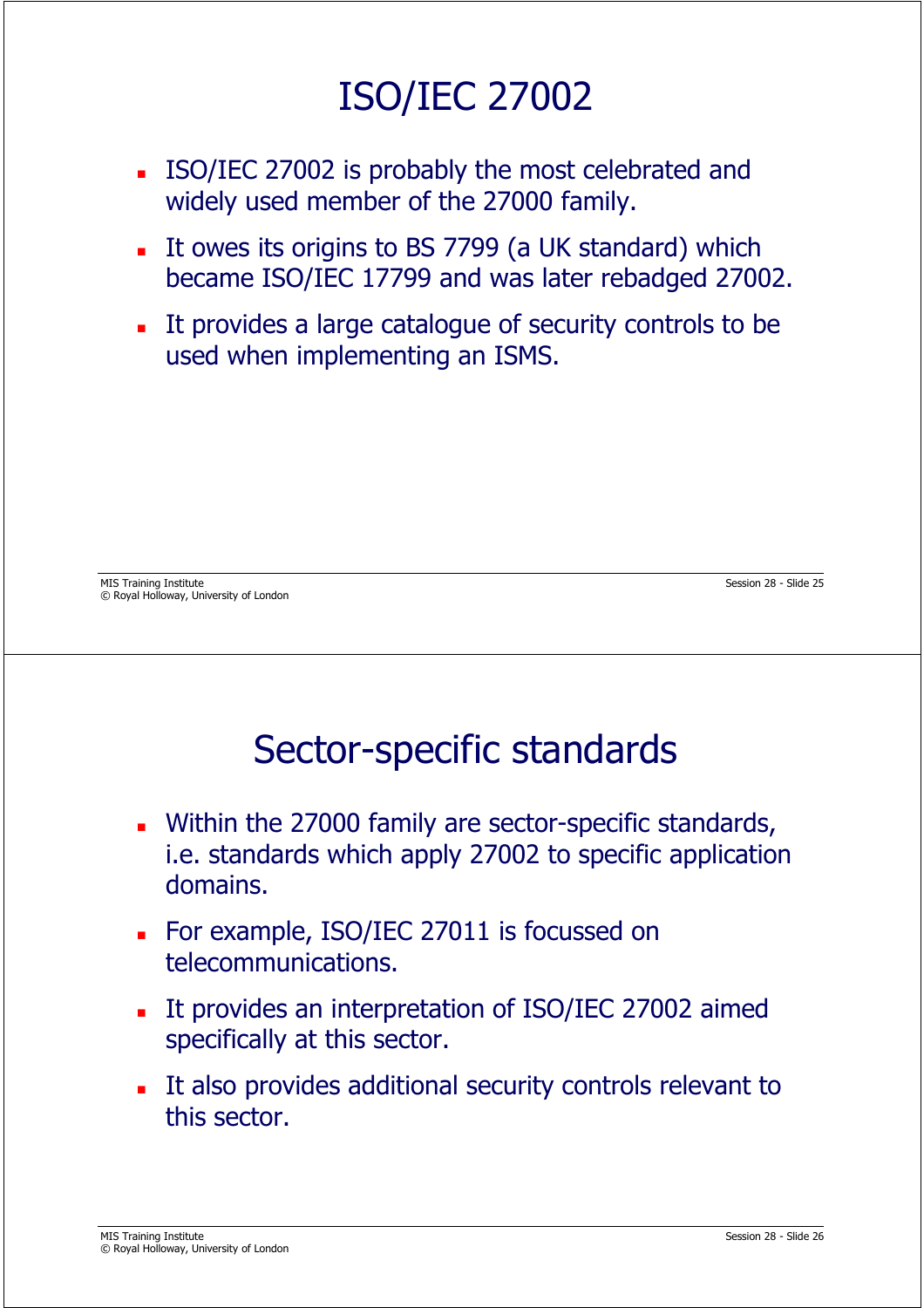### Structure of ISO/IEC 27018

- Both ISO/IEC 27017 and ISO/IEC 27018 are sectorspecific standards building on ISO/IEC 27002.
- That is, these standards:
	- adopt the existing control set in ISO/IEC 27002;
	- add cloud-specific guidance to the existing controls; and
	- add additional controls and guidance relevant to the cloud.

MIS Training Institute Session 28 - Slide 27 © Royal Holloway, University of London

### ISO/IEC 27018 – title

ISO/IEC 27018 has the title:

**Code of practice for data protection controls for public cloud computing services**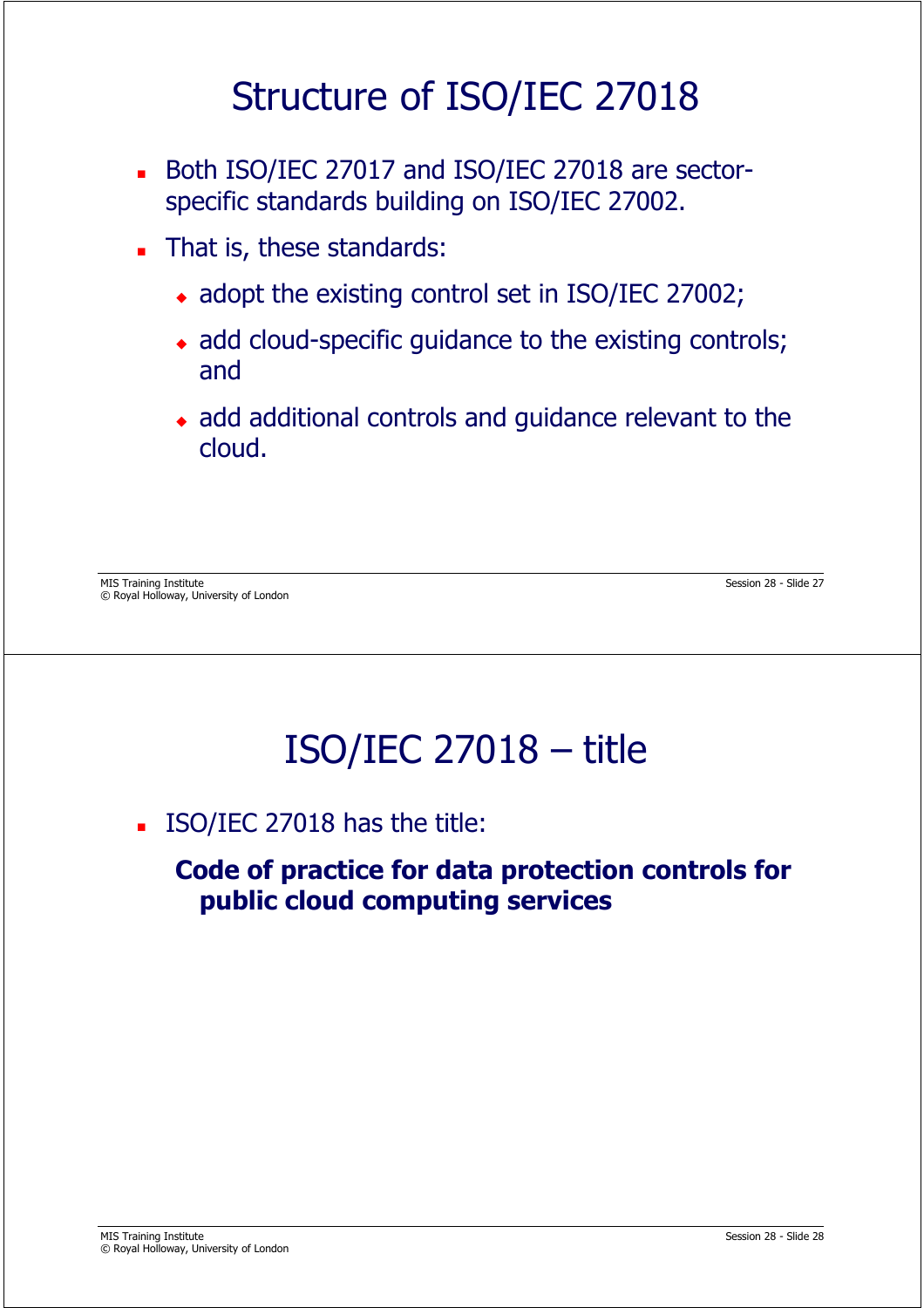### ISO/IEC 27018 – status

- After a successful ballot result (agreeing to proceed), a preliminary working draft was circulated early in 2012.
- **After discussions at May 2012 SC27 meeting in** Stockholm, a first official working draft was circulated in June 2012.
- National Body comments in this draft were recently discussed at the October 2012 SC27 meeting in Rome.
- Was agreed to produce a second working draft for national body review and comment, and for discussion at the next SC27/WG2 meeting in Sophia Antipolis (France) in April 2013.

MIS Training Institute Session 28 - Slide 29 © Royal Holloway, University of London

## Agenda

- The cloud data protection challenge
- Cloud security standardisation and data protection
- Context and structure of the ISO/IEC 27018 standard
- Contents of the draft ISO/IEC 27018 standard
- **The way ahead**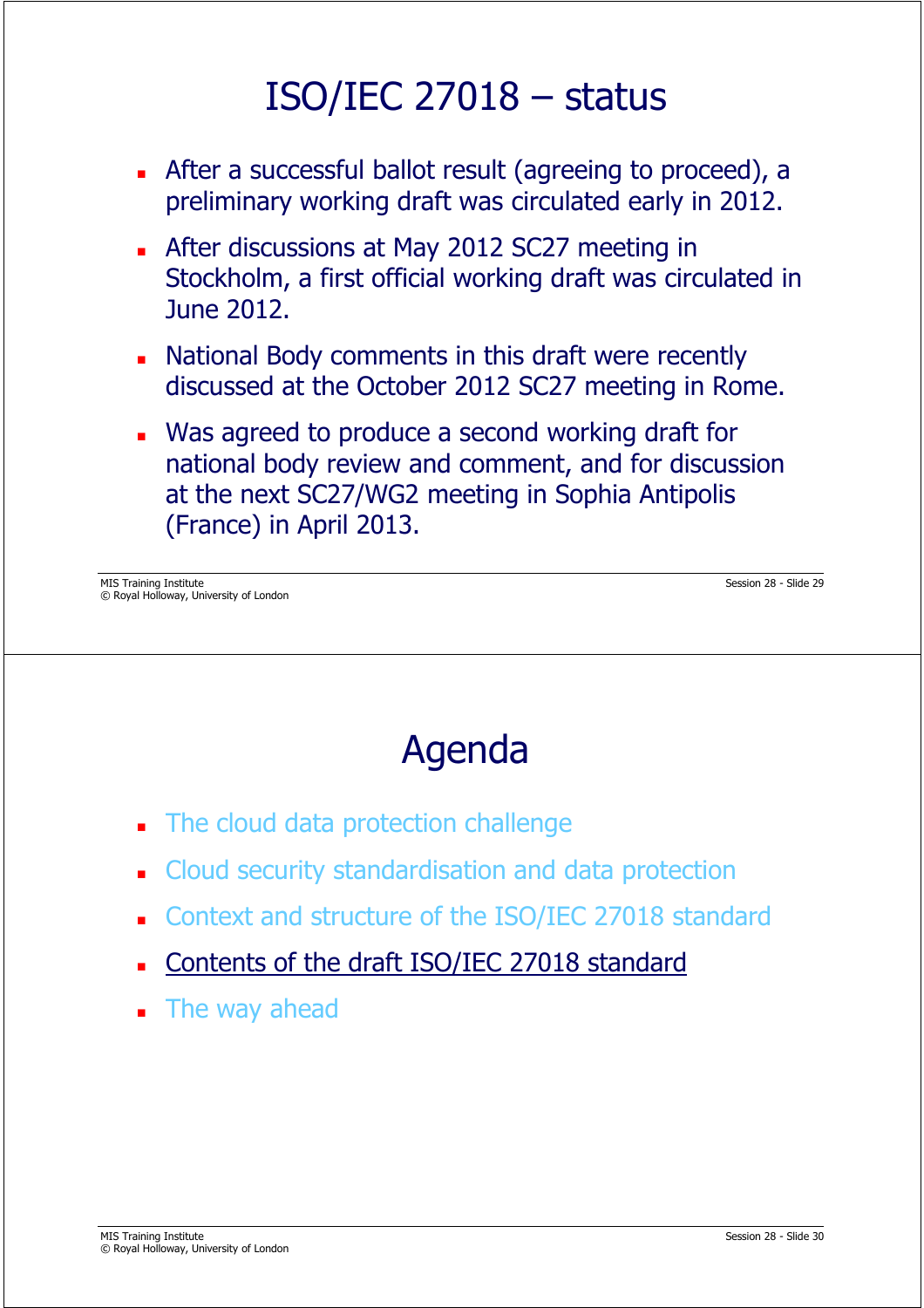## ISO/IEC 27018 – content

- **Diective is to collect and organise security categories** and their controls from current data protection regulations.
- Help public cloud service providers to comply with their obligations and make this transparent to their customers.
- Customers can select cloud-based data processing services that allow them to meet their obligations.

### Generation of content

- The additional guidance and controls in the 1st working draft came from a detailed analysis of data protection legislation in a large number of countries.
- The goal is for ISO/IEC 27018 to meet the vast  $\blacksquare$ majority of requirements in all jurisdictions, thus greatly simplifying the acceptance process in each.
- Additional guidance and controls will come as a result of further expert review.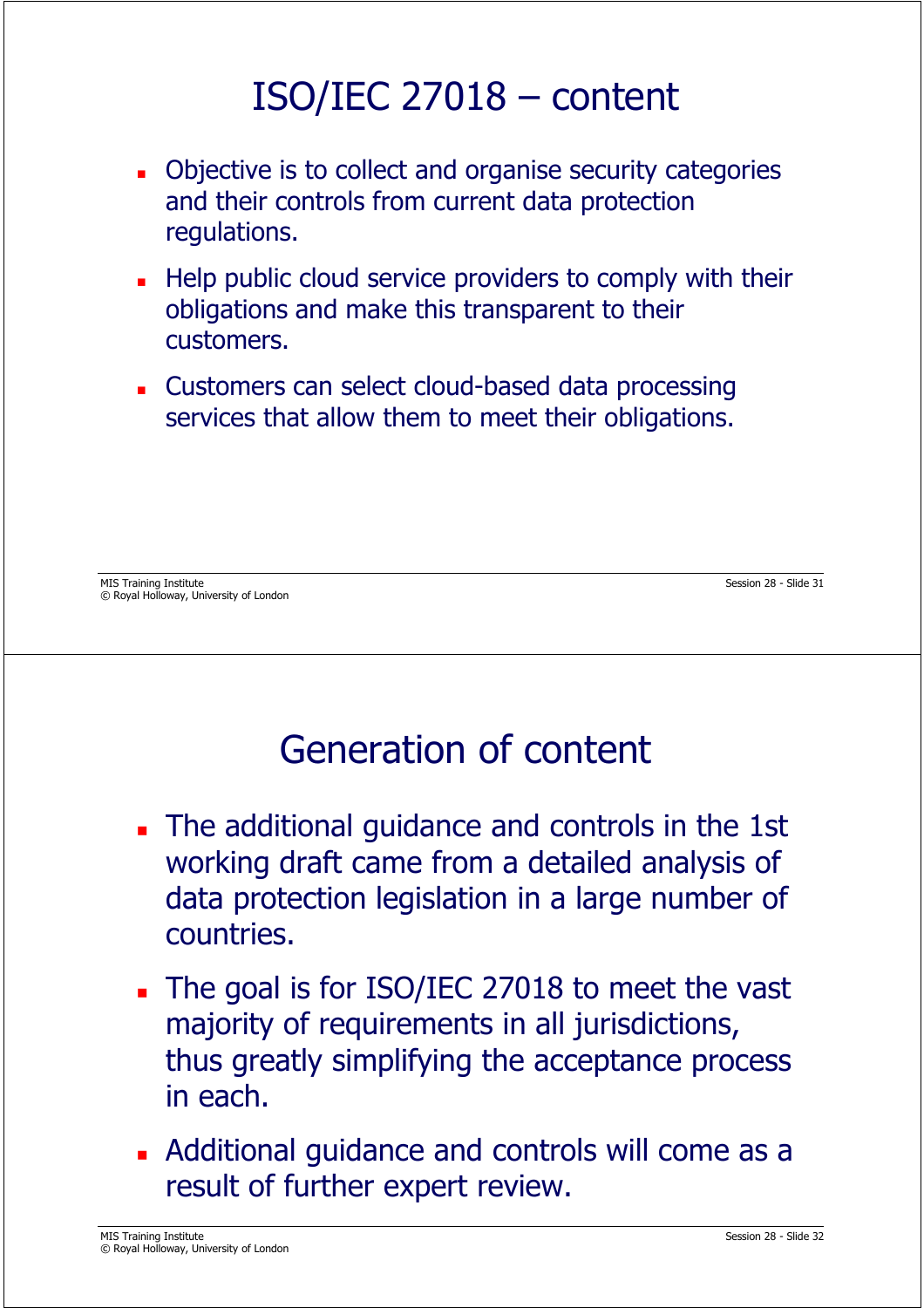## Origins of content in ISO/IEC 27018



© Royal Holloway, University of London

Europe versus International

- Is it OK to use European controls in an international standard?
	- **Controls are not mandatory. Their use (or not) is determined by a risk assessment. So ISO/IEC 27018 is a catalogue.**
	- **Non-EU countries may add their specific controls, and the PII processor's countryspecific risk assessment will determine which data protection controls (if any) to apply.**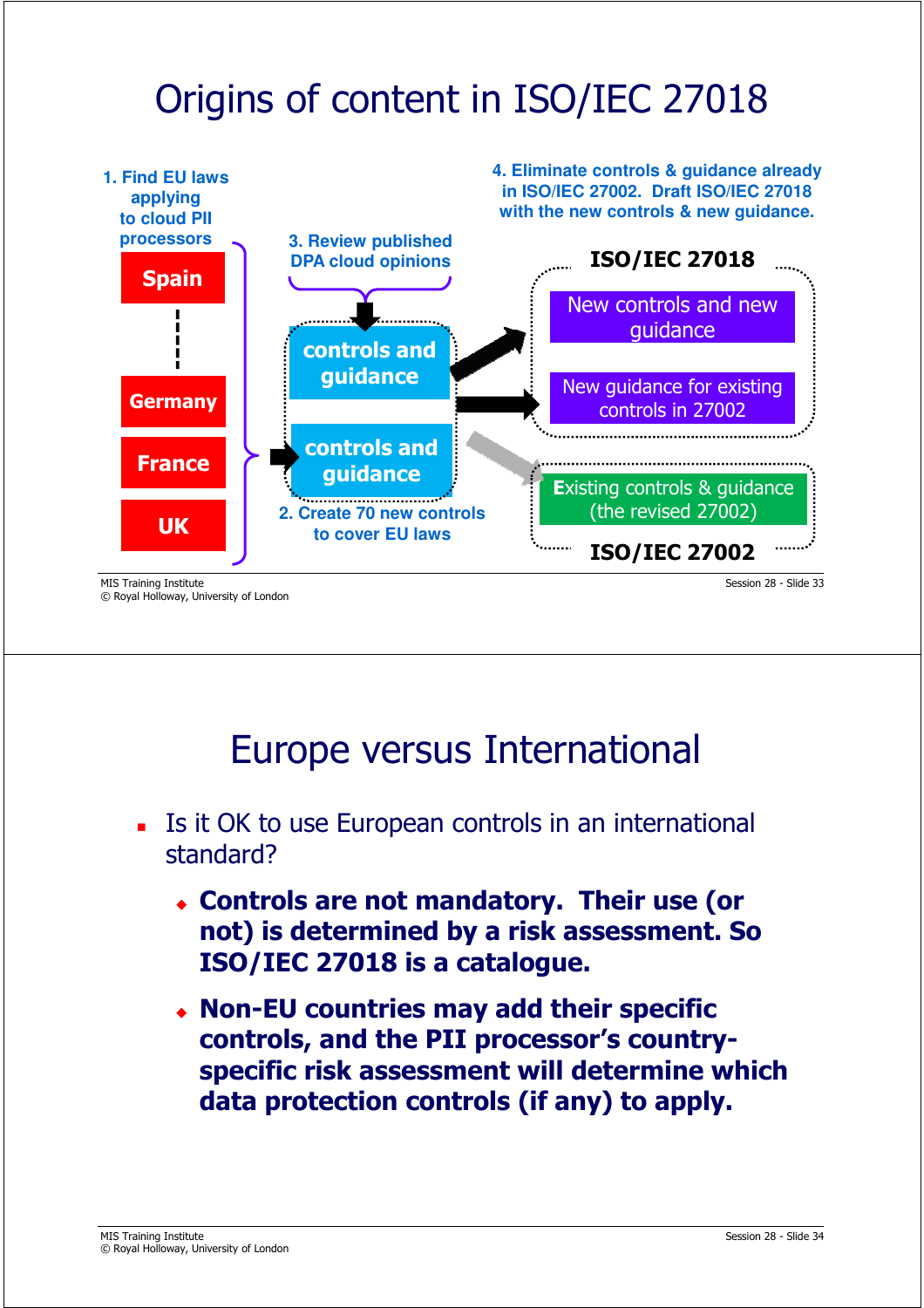### PII processor versus PII controller

- ISO/IEC 27018 only covers controls for the PII processor, not the PII controller.
- Thus 27018 not complete in the perception of Data Protection Authority (which interacts primarily with PII processor), but:
	- $\bullet$  it solves a clear real-world problem that needs addressing quickly;
	- full set of controls will be included in a new standard (Code of practice for protection of PII) to be developed following a study of PII management in JTC1/SC 27.

MIS Training Institute Session 28 - Slide 35 © Royal Holloway, University of London

## ISO/IEC 27018 – structure

- The general structure follows (2nd edition of) ISO/IEC 27002, in which controls are listed under the following headings:
	- Security policy;
	- Organisation of information security;
	- Asset management;
	- Human resources security;
	- Physical and environmental security;
	- Supplier relationship management;
	- Communications and operations;
	- Access control;
	- $\bullet$ Systems acquisition, development and maintenance;
	- Information security incident management;
	- $\bullet$ Business continuity management;
	- $\bullet$ Compliance.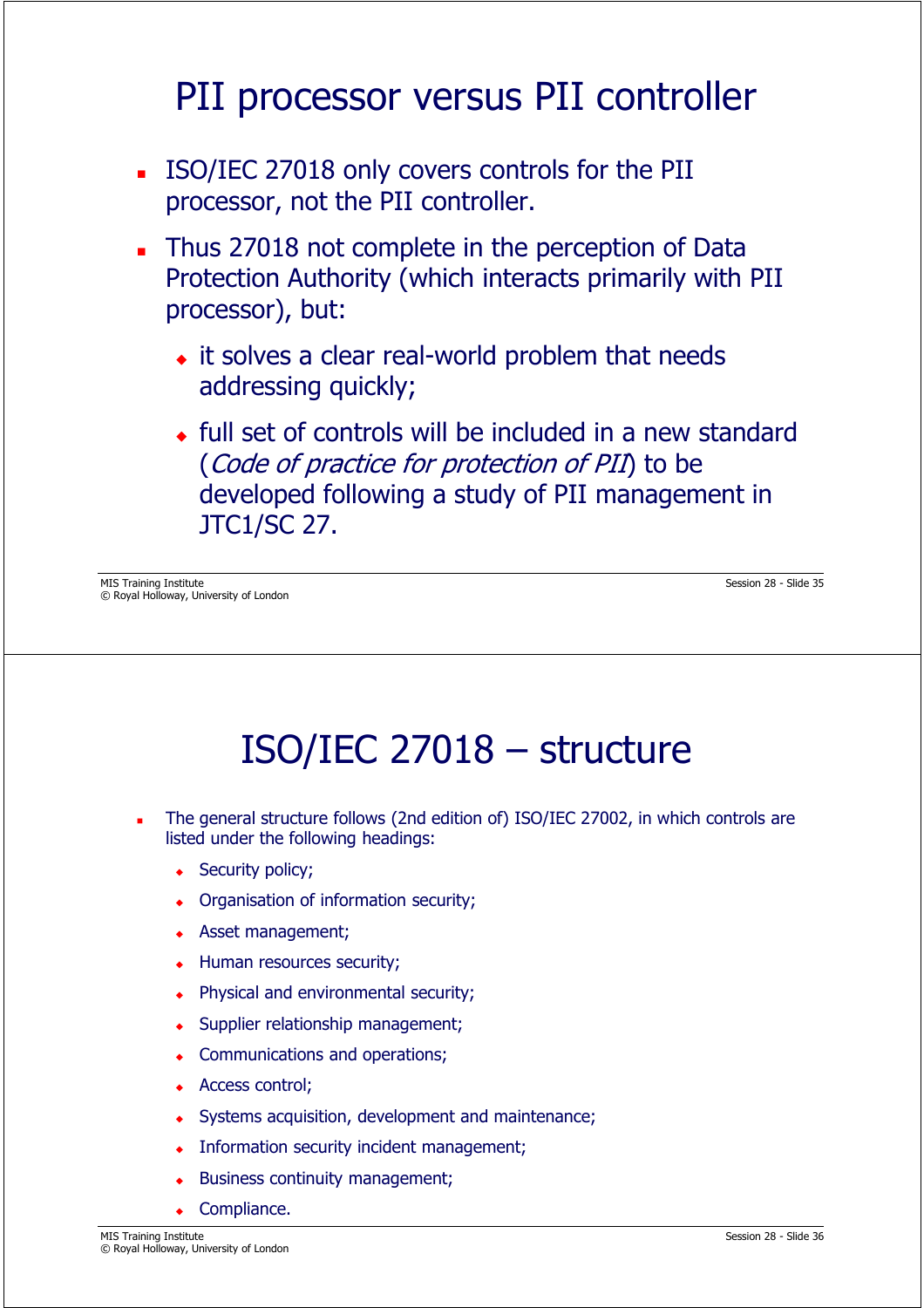### 27018: types of content

- Apart from the introductory material, the text of ISO/IEC 27018 will contain two main types of content:
	- cloud data protection specific implementation guidance;
	- additional (cloud data protection specific) controls.
- We next review these two types of content, with examples.

MIS Training Institute Session 28 - Slide 37 © Royal Holloway, University of London

### Implementation guidance

- ISO/IEC 27002 consists of a long list of (categorised) security controls, with implementation guidance in each case.
- Where relevant, ISO/IEC 27018 provides additional implementation guidance, specific to the obligations of a cloud provider relating to data protection.
- We next look at examples of this specific guidance.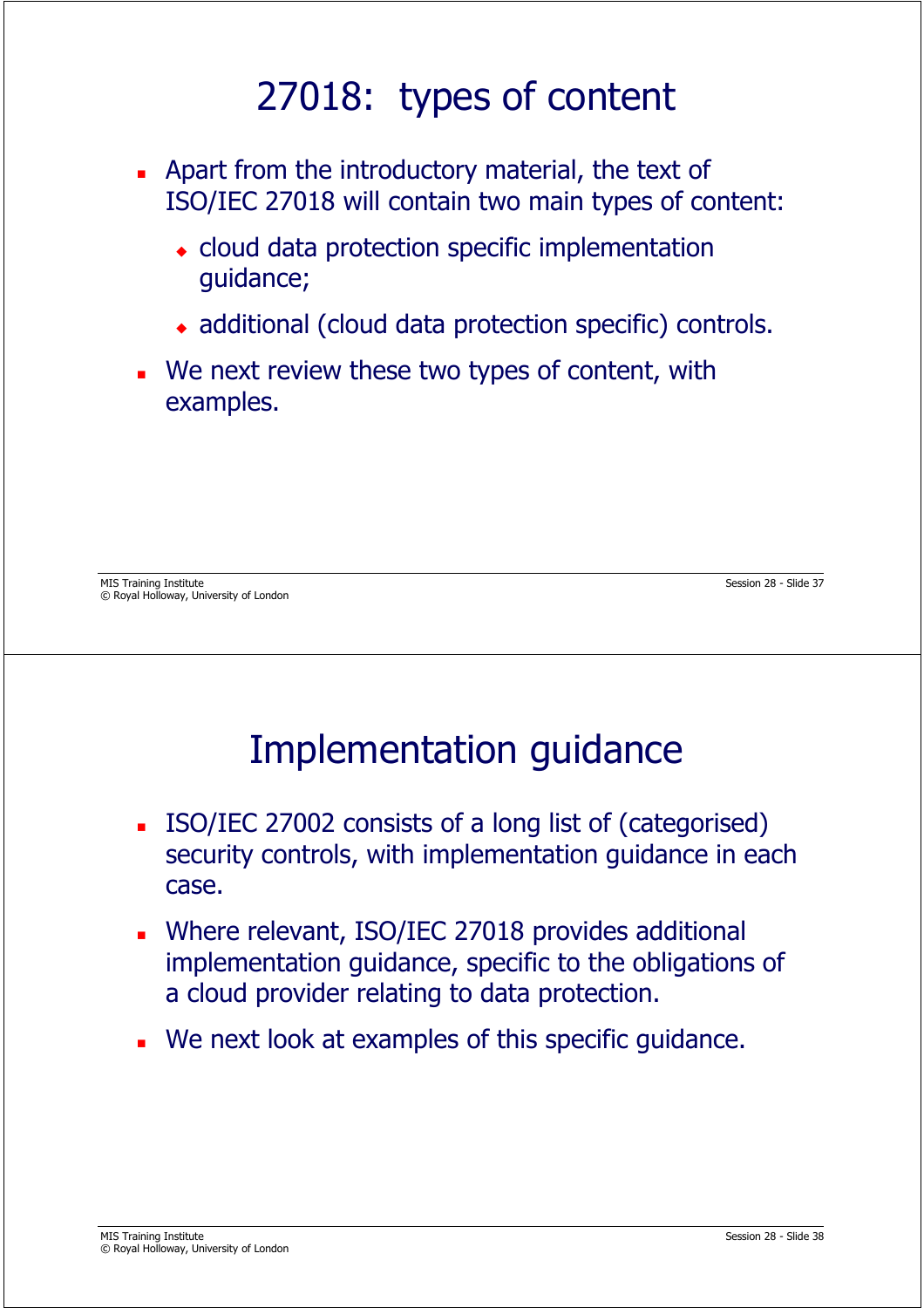### Guidance – example 1

 **27002 control category**: Separation of development, text and operational environments

#### **Cloud-specific guidance**:

The use of PII in testing should be avoided; where the use of PII cannot be avoided, measures should be implemented to secure the testing environment.

### Guidance – example 2

#### **27002 control category**: Management of removable media

#### **Cloud-specific guidance**:

Measures should be put in place designed to ensure that the removal of physical media (e.g. USB sticks, CD-ROMs and other data carriers) and documents, containing PII, from the premises where the database/application of located, is subject to authorisation by an appointed responsible individual or relevant procedure.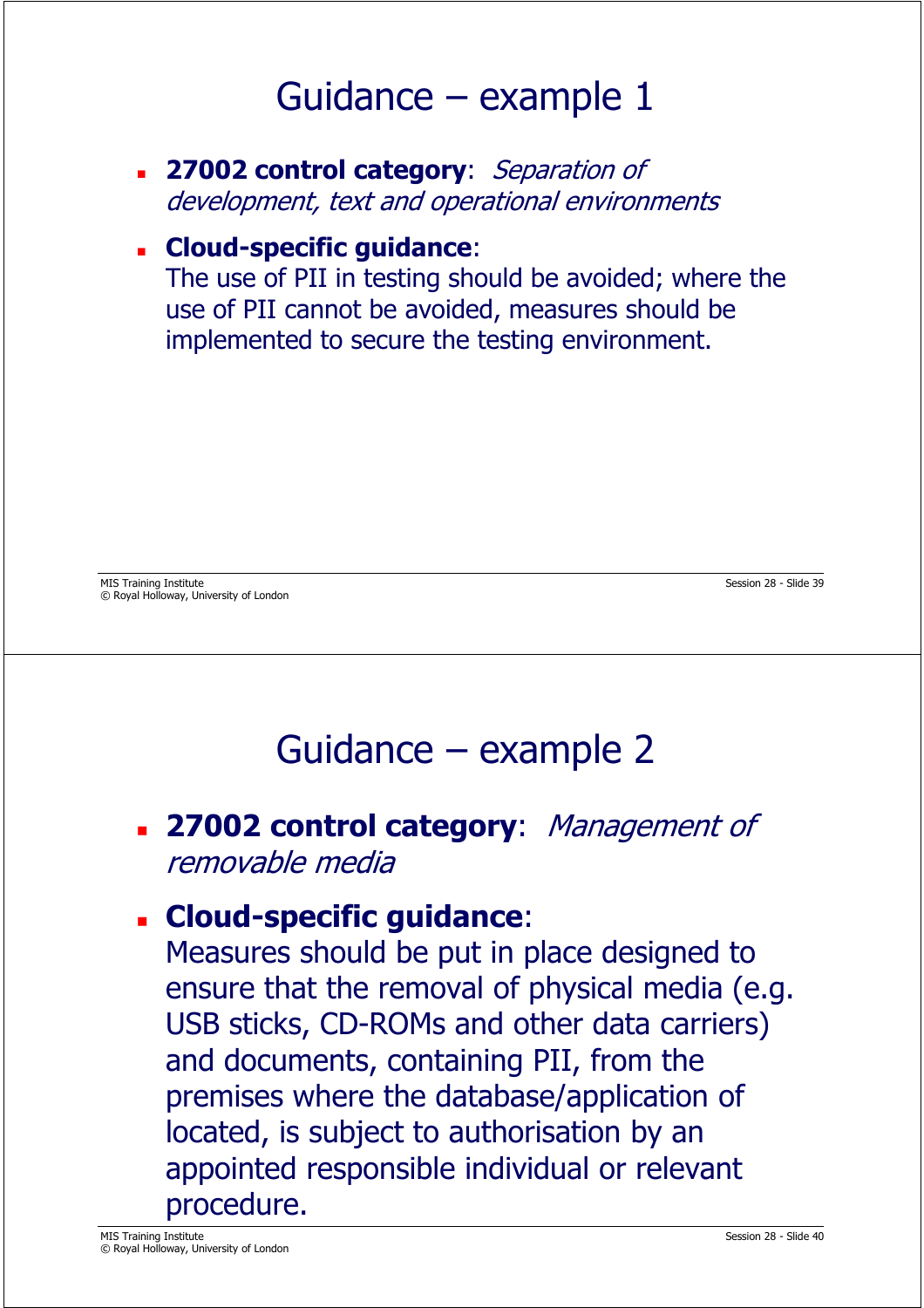### Guidance – example 3

 **27002 control category**: Information transfer policies and procedures

#### **Cloud-specific guidance**:

A system should be put in place designed to record incoming and outgoing physical media containing PII, including the type of physical media, the authorised sender & recipients, the date and time, the number of media, and the types of PII they contain.

#### Guidance – example 4

**27002 control category**: Event logging

#### **Cloud-specific guidance**:

Measures should be put in place designed to ensure that a security officer has a process for verifying the event log with a specified, documented periodicity, to identify irregularities and propose remediation efforts. Where possible, the event log should record whether or not PII has been changed (added, modified or deleted) as a result of an event. Where multiple service providers are involved in providing service at different layers of the cloud stack, there may be varied or shared roles in implementing this guidance.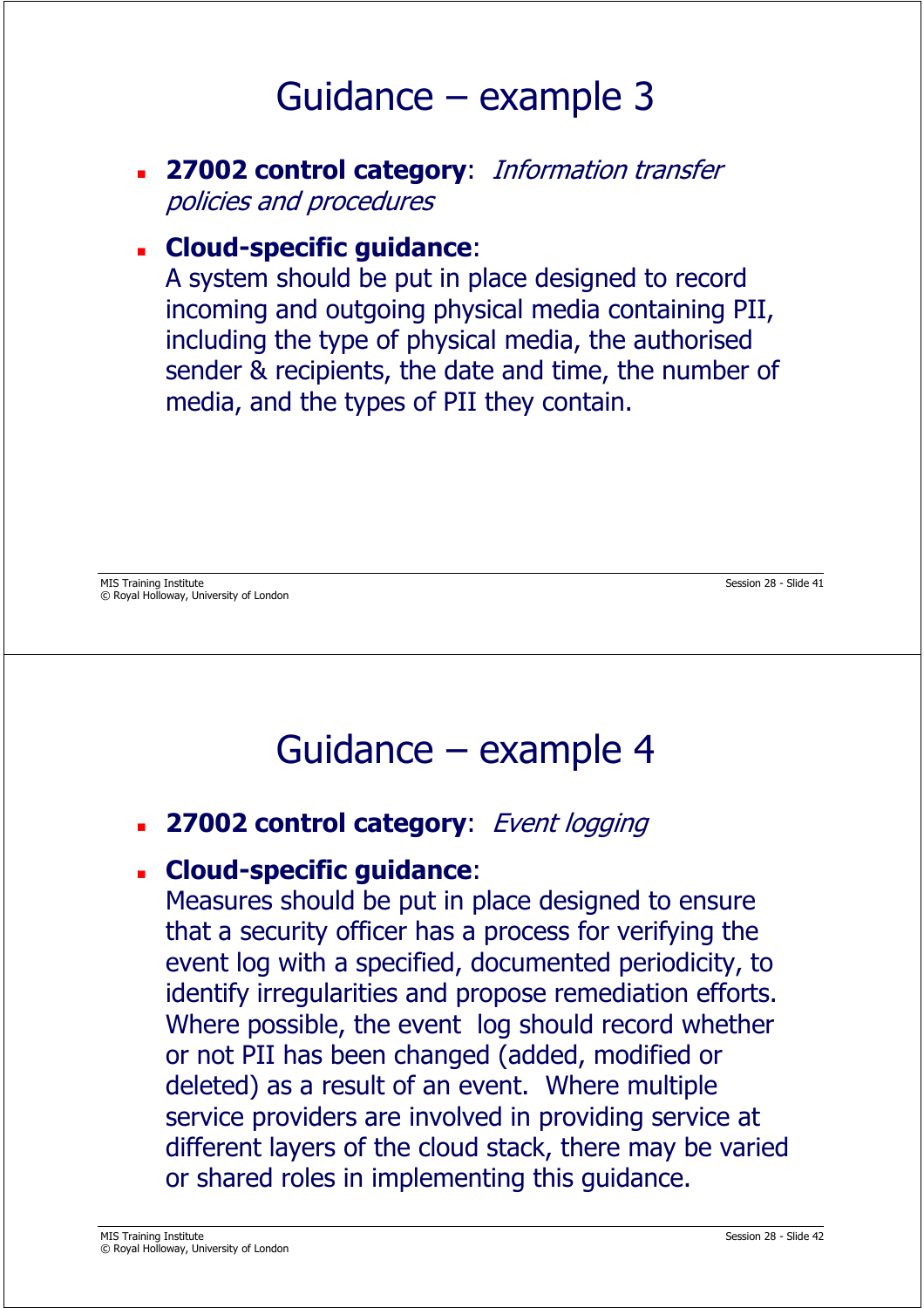### Guidance – example 5

#### **27002 control category**: Protection of log information

#### **Cloud-specific guidance**:

Log information recorded for purposes such as security monitoring and operational diagnostics may contain PII. Measures, such as controlling access, should be put in place designed to ensure that logged information is only used for its intended purposes.

MIS Training Institute Session 28 - Slide 43 © Royal Holloway, University of London

### Additional controls

- ISO/IEC 27018 provides a set of controls designed specifically to support data protection for public cloud service providers.
- We next look at key examples of such additional controls.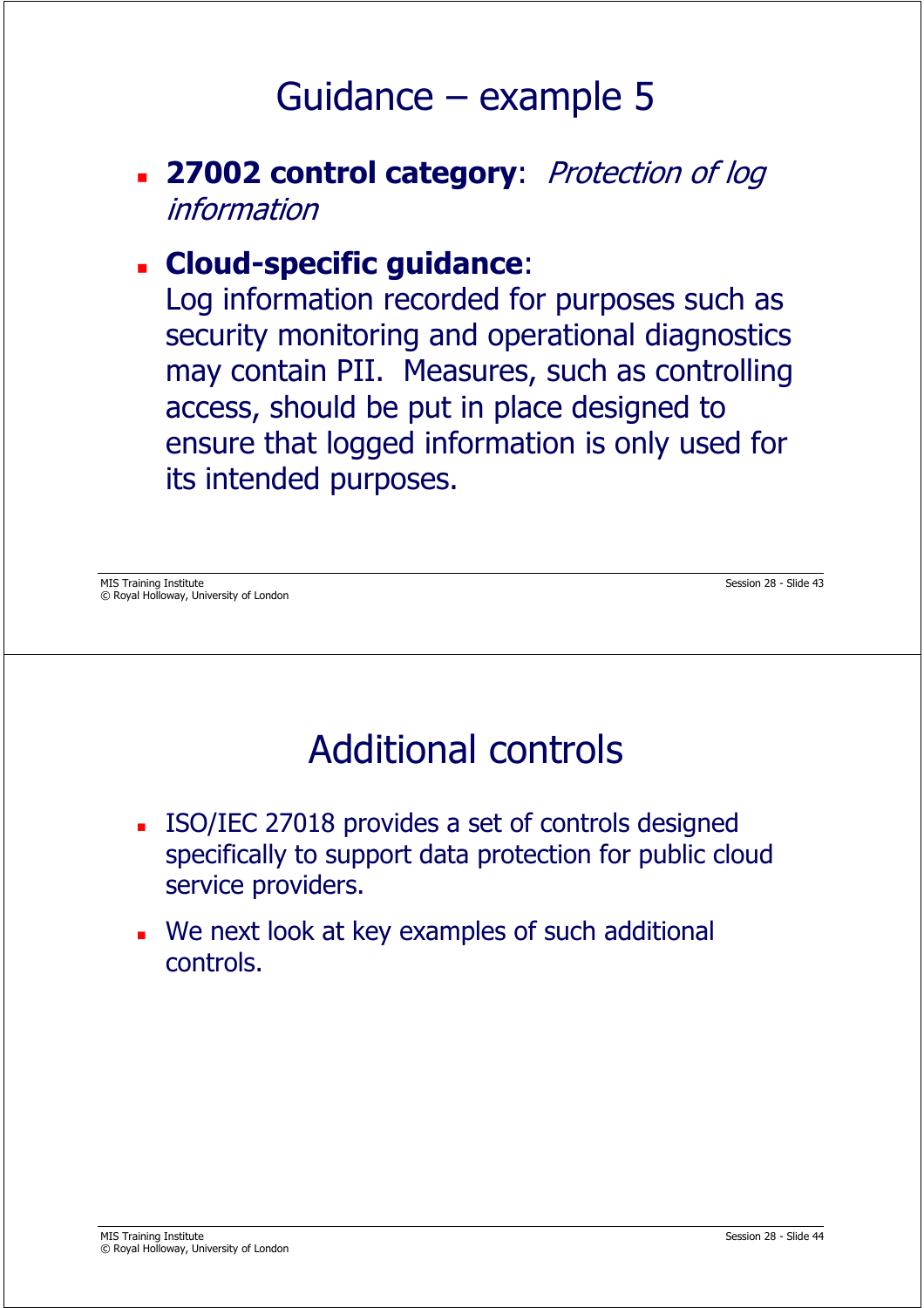## Extended controls – Organization  $#1$

 **27018 control category**: Confidentiality and nondisclosure agreements

#### **Control**:

Measures should be put in place designed to ensure that individuals with access to PII are subject to a confidentiality obligation.

MIS Training Institute Session 28 - Slide 45 © Royal Holloway, University of London

### Extended controls – Communications/operations #1

#### **27018 control category:** Restriction of the use of printing

#### **Control**:

Measures should be put in place designed to restrict printing of PII.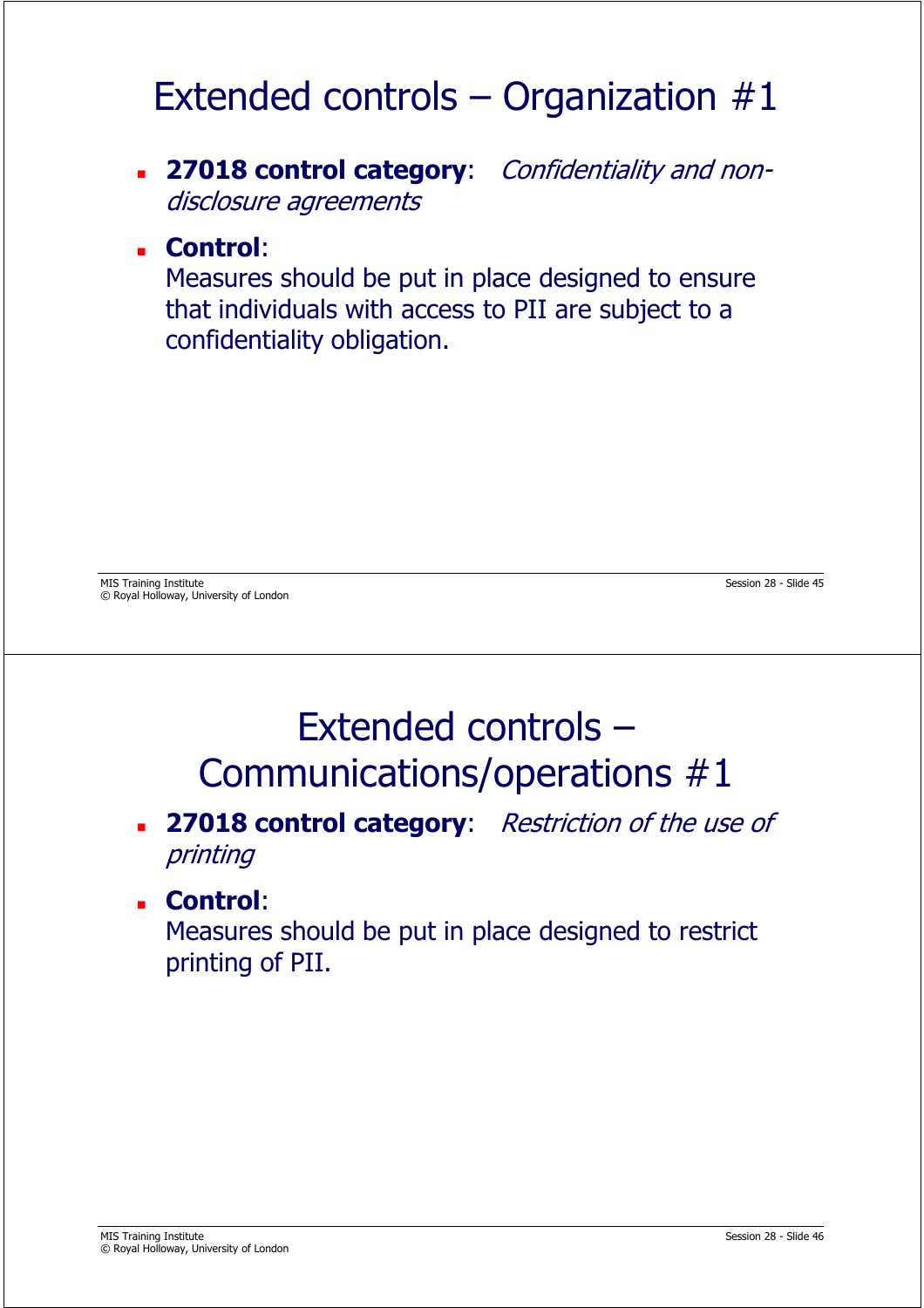#### **27018 control category**: Control and logging of data restoration

#### **Control**:

Measures should be put in place designed to ensure that there is a procedure for, and a log of, data restoration efforts.

#### **Implementation guidance**:

This log should contain the person responsible, a description of the restored data, and the data that were restored manually.

### Extended controls – Communications/operations #3

#### **27018 control category**: Logging of PII disclosures

**Control**:

Disclosures of PII should be recorded, including what PII has been disclosed, to whom, at what time.

**Implementation guidance**:

The disclosure of PII does occur as part of normal operation, so regular operational access to PII will be logged. Additional disclosures, if any, should also be logged.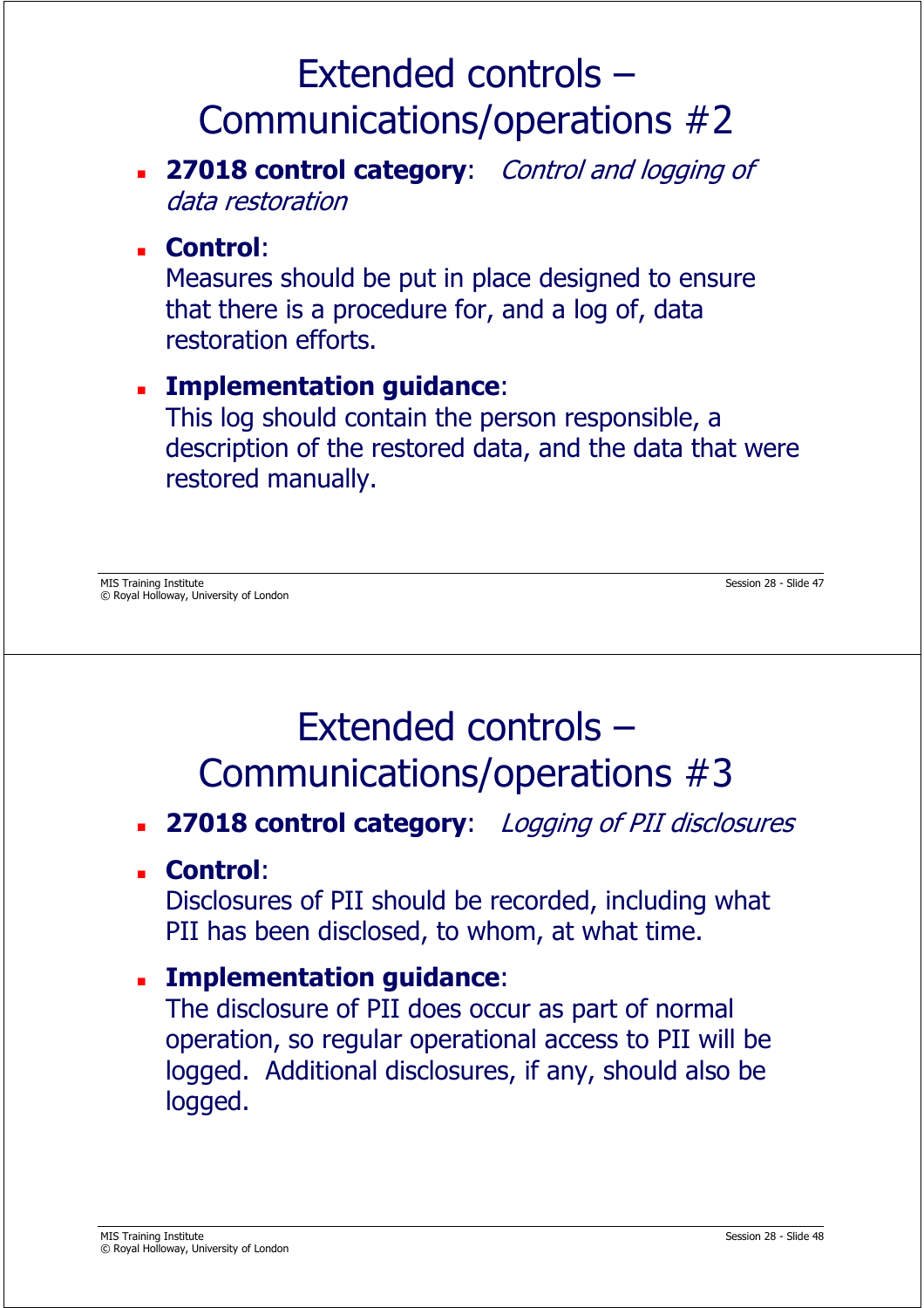#### **27018 control category**: Intended destination of PII

#### **Control**:

Measures should be put in place designed to ensure that it may be ascertained where exactly (to which organization and/or to which individual) PII is intended to be transmitted using data-transmission equipment.

### Extended controls – Communications/operations #5

#### **27018 control category**: Erasure of temporary files

#### **Control**:

Measures should be put in place designed to ensure that temporary files and documents are erased or destroyed within a specified, documented period after they are no longer needed.

#### **Implementation guidance**:

PII processing systems should implement a periodic check that unused temporary files above a specified age are deleted from the filing system.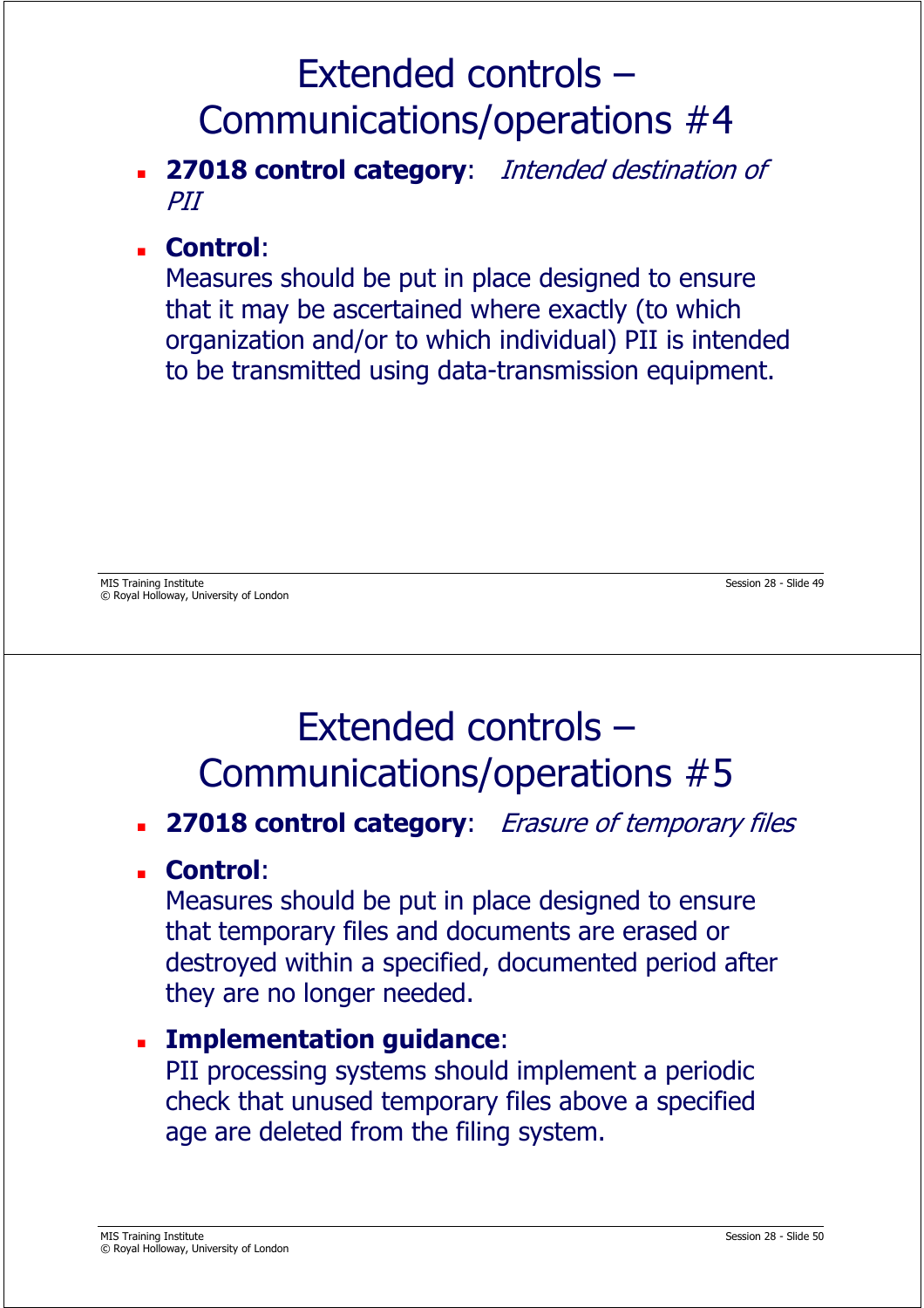- **27018 control category:** Protecting data on storage media leaving the premises
- **Control**:

A procedure should be put in place designed to ensure that PII on media leaving the organization's premises is not accessible to anyone other than authorized personnel (e.g., by encrypting the data concerned).

#### Extended controls – Communications/operations #7

#### **27018 control category**: Use of unencrypted storage media

#### **Control**:

Measures should be put in place designed to ensure that physical media and portable devices that do not permit encryption are not used except where it is unavoidable, and designed to ensure that any use of such media and portable devices is documented.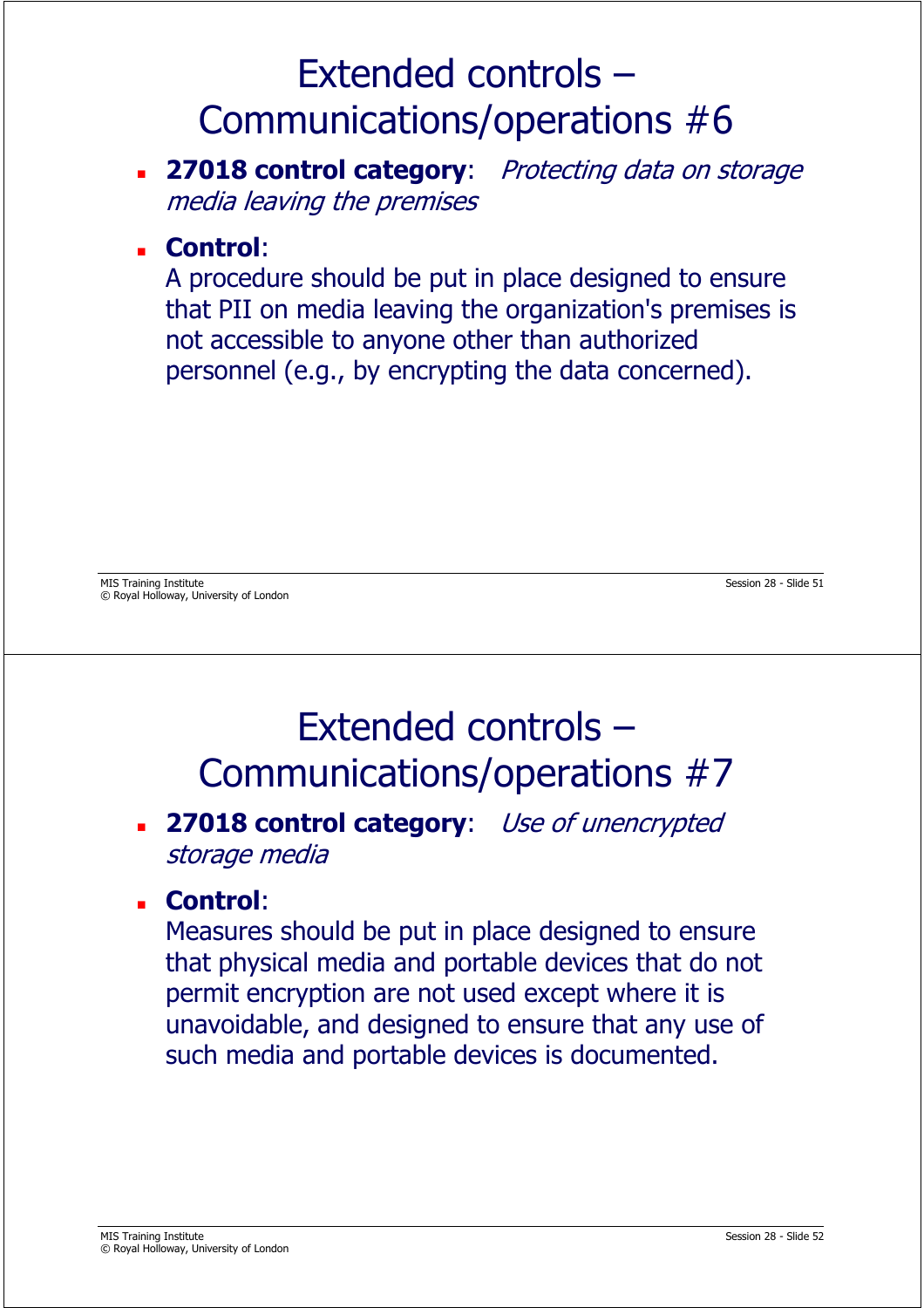**27018 control category**: Encryption of PII transmitted over public networks

#### **Control**:

A procedure should be put in place designed to encrypt PII that is transmitted over public networks.

#### **Implementation guidance**:

In some cases, for example the exchange of e-mail, the inherent characteristic of public network systems might require that some header or traffic data be exposed for effective transmission. Where multiple service providers are involved in providing service at different layers of the cloud stack, there may be varied or shared roles in implementing this guidance.

MIS Training Institute Session 28 - Slide 53 © Royal Holloway, University of London

### Extended controls – Communications/operations #9

#### **27018 control category**: Disposal of hardcopy materials

#### **Control**:

Where hardcopy materials are destroyed, they should be destroyed securely using mechanisms such as crosscutting, shredding, incinerating, pulping, etc.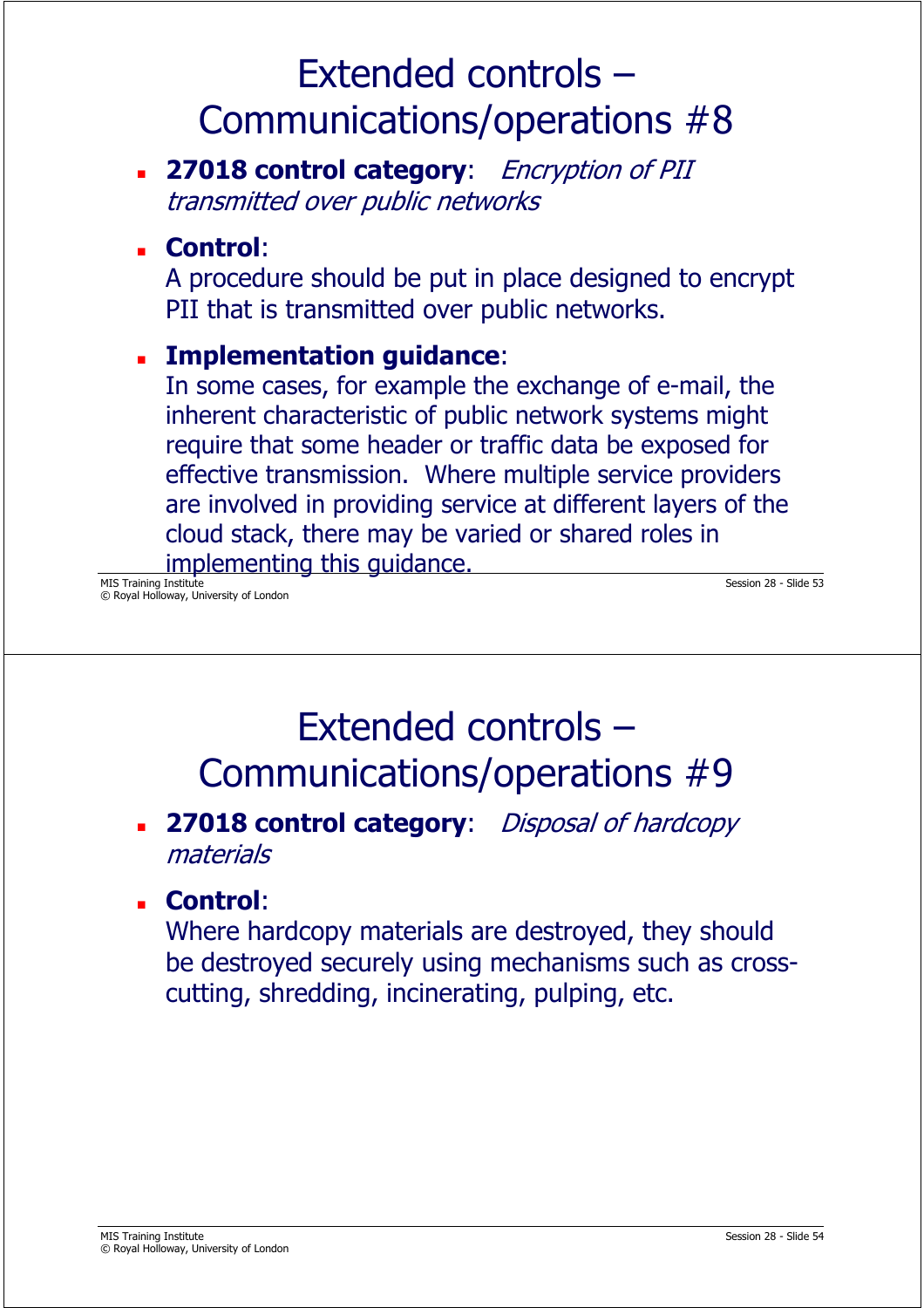### Extended controls – Access control #1

#### **27018 control category**: Unique use of identifiers

#### **Control**:

If more than one individual has access to stored PII, then measures should be put in place designed to ensure that they each have a distinct identifier for identification, authentication and authorization purposes.

### Extended controls – Access control #2

#### **27018 control category**: Records of authorized users

#### **Control**:

An up-to-date record of the users or profiles of users who have authorized access to the information system should be maintained.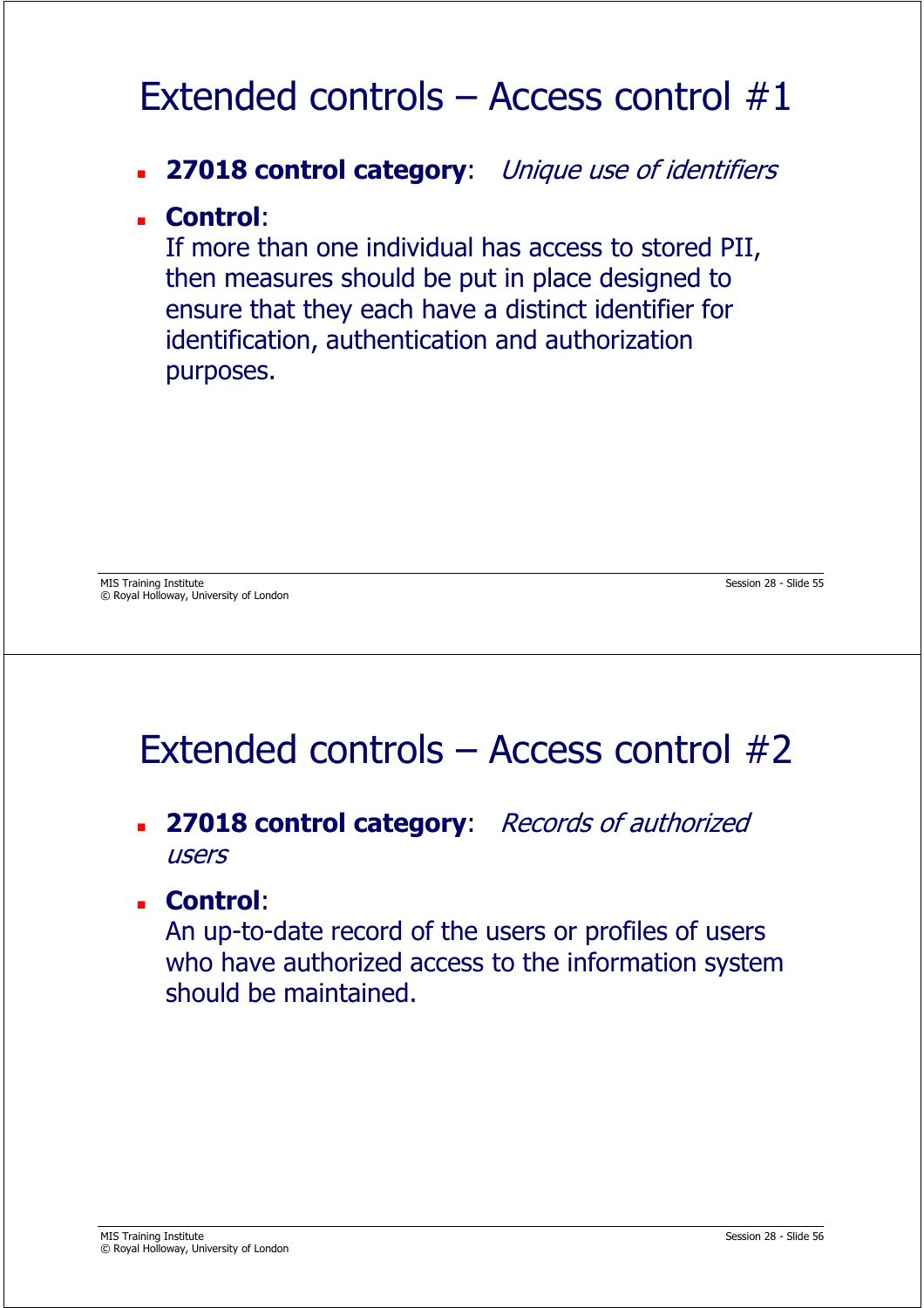### Extended controls – Access control #3

- **27018 control category**: Identifier management
- **Control**:

Measures should be put in place to ensure that deactivated or expired identifiers are not granted to other individuals.

### Extended controls – Access control #4

- **27018 control category**: Password storage
- **Control**:

While they are in force, passwords should be stored in a way which makes them unintelligible.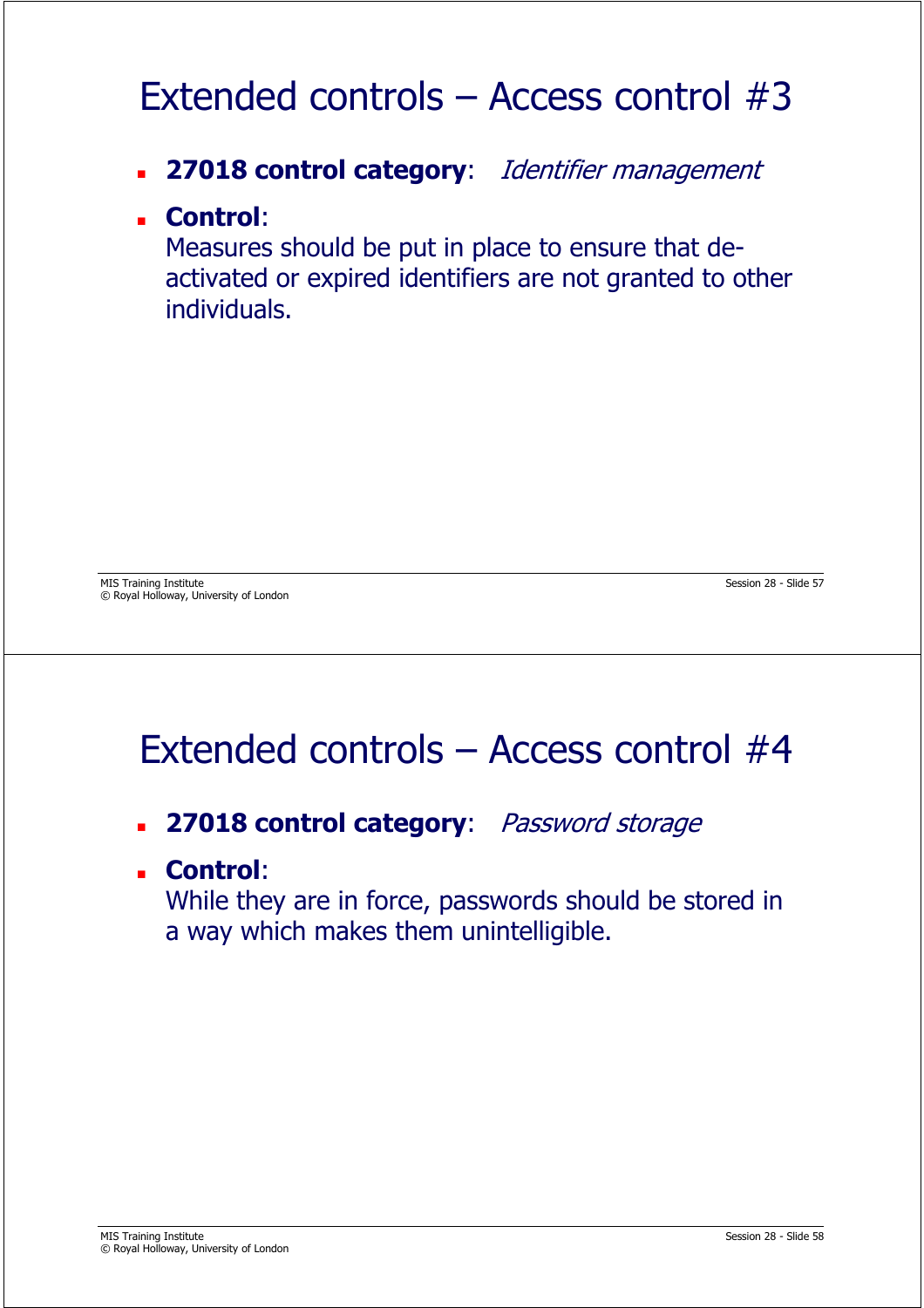### Extended controls – Compliance  $#1$

#### **27018 control category**: Purpose – general

#### **Control**:

Measures should be put in place designed to ensure that PII to be processed as part of a contract may not be processed for any purpose independent of the instructions of the PII controller.

#### **Implementation guidance**:

Instructions may be contained in the contract between the PII processor and PII controller.

### Extended controls – Compliance #2

 **27018 control category**: Geographical location of PII

#### **Control**:

A policy should be put in place designed to specify and document the countries where it is possible that PII might be stored.

#### **Implementation guidance**:

The information about the countries where PII might be stored should be made available to customers.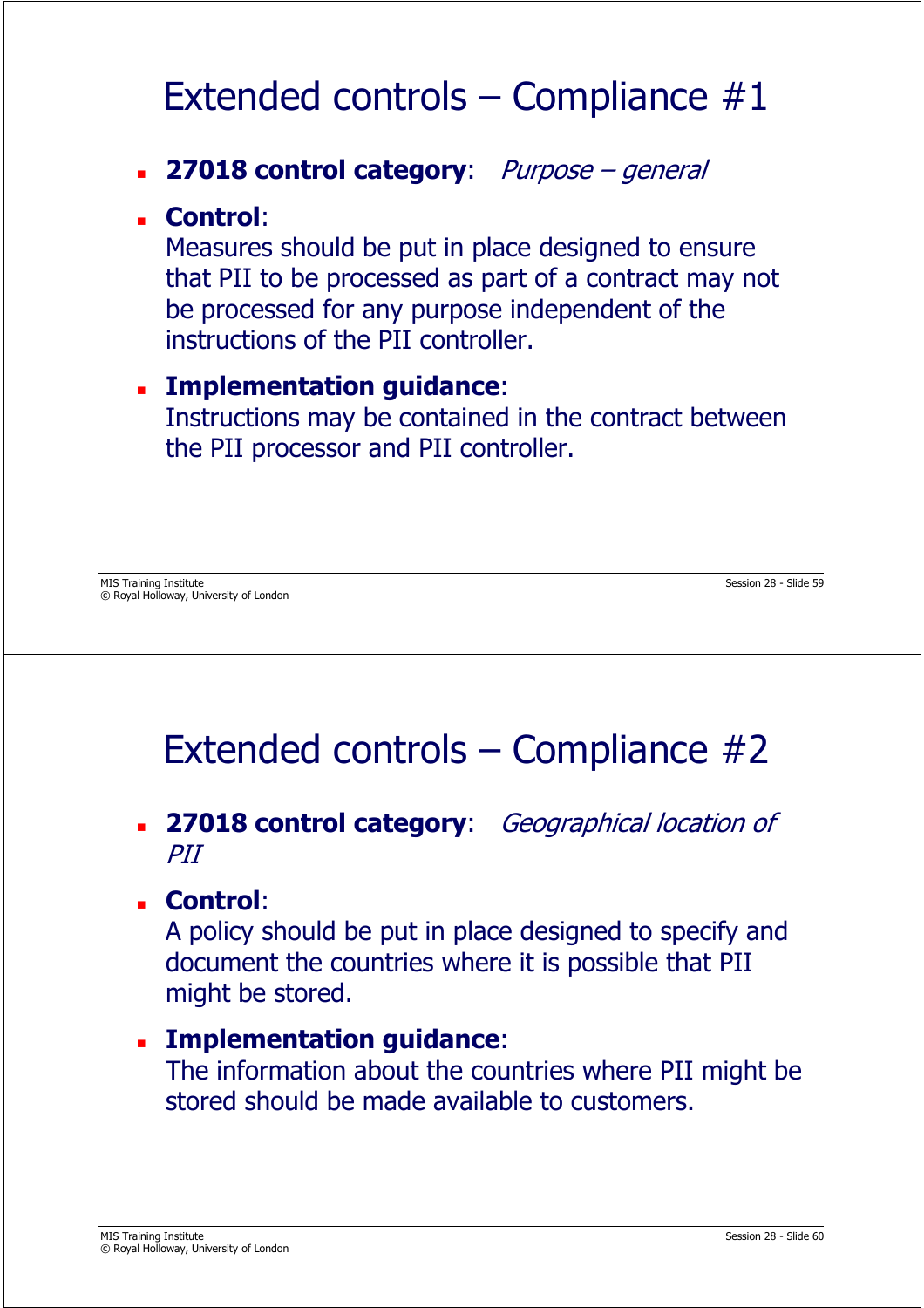### Extended controls – Compliance #3

 **27018 control category**: Maintenance period for administrative security policies and guidelines

#### **Control**:

Measures should be put in place designed to ensure that administrative security policies and guidelines are maintained for a specified, documented period upon replacement (updating).

### Extended controls – Compliance #4

 **27018 control category**: No unilateral reduction in information security contract measures

#### **Control**:

Data processing contracts between the PII controller and the PII processor should specify concrete, minimum technical and organizational measures designed to ensure information security. Such measures should not be subject to unilateral reduction by the PII processor.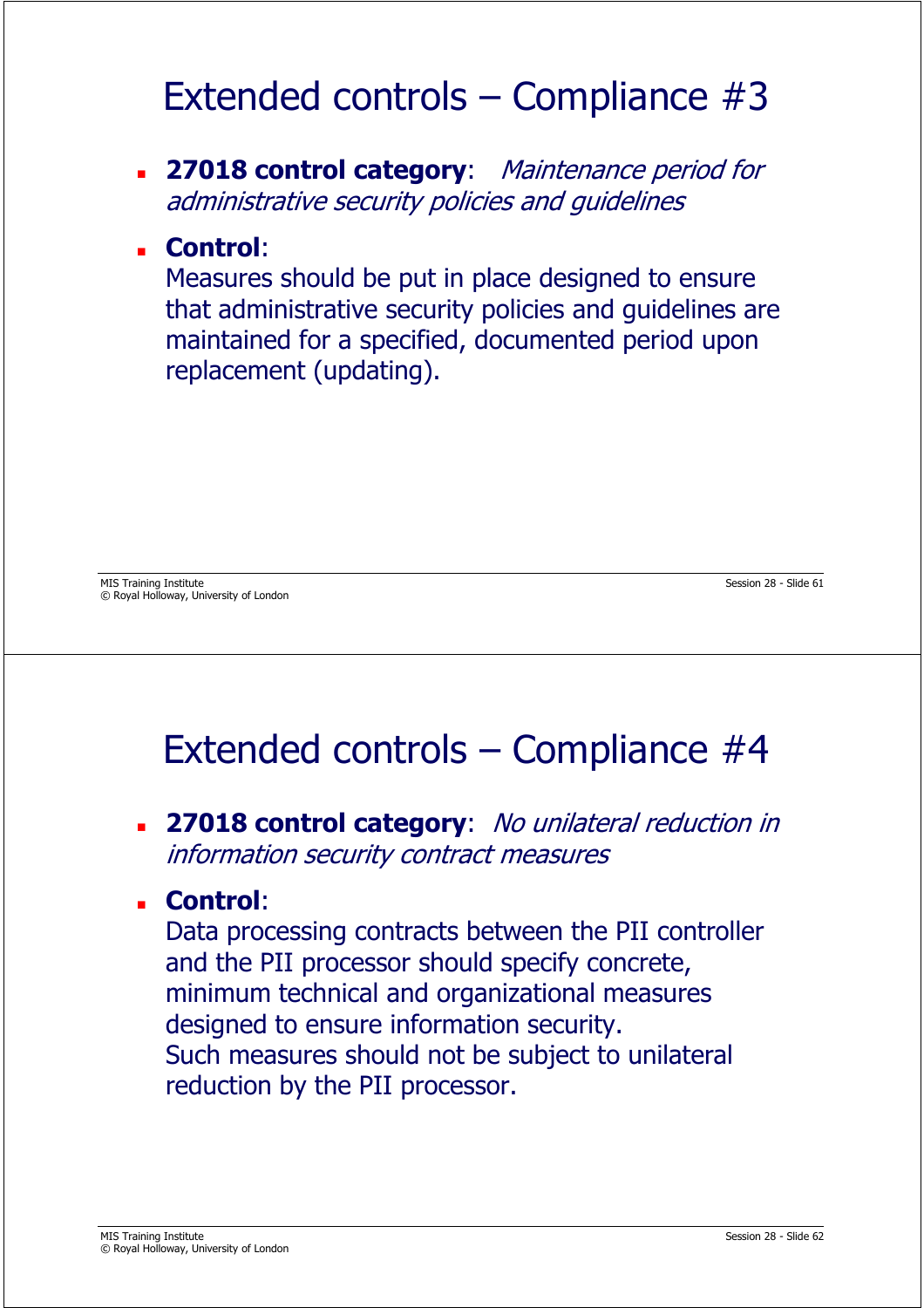## Extended controls – Compliance #5

 **27018 control category**: PII controller's commercial use

#### **Control**:

Measures should be put in place designed to ensure that PII processed as part of a data processing contract is not used for purposes of advertising without consent of the PII principal.

Such consent should not be a condition of receiving the service.

## Agenda

- The cloud data protection challenge
- Cloud security standardisation and data protection
- Context and structure of the ISO/IEC 27018 standard
- Draft contents of the ISO/IEC 27018 standard
- The way ahead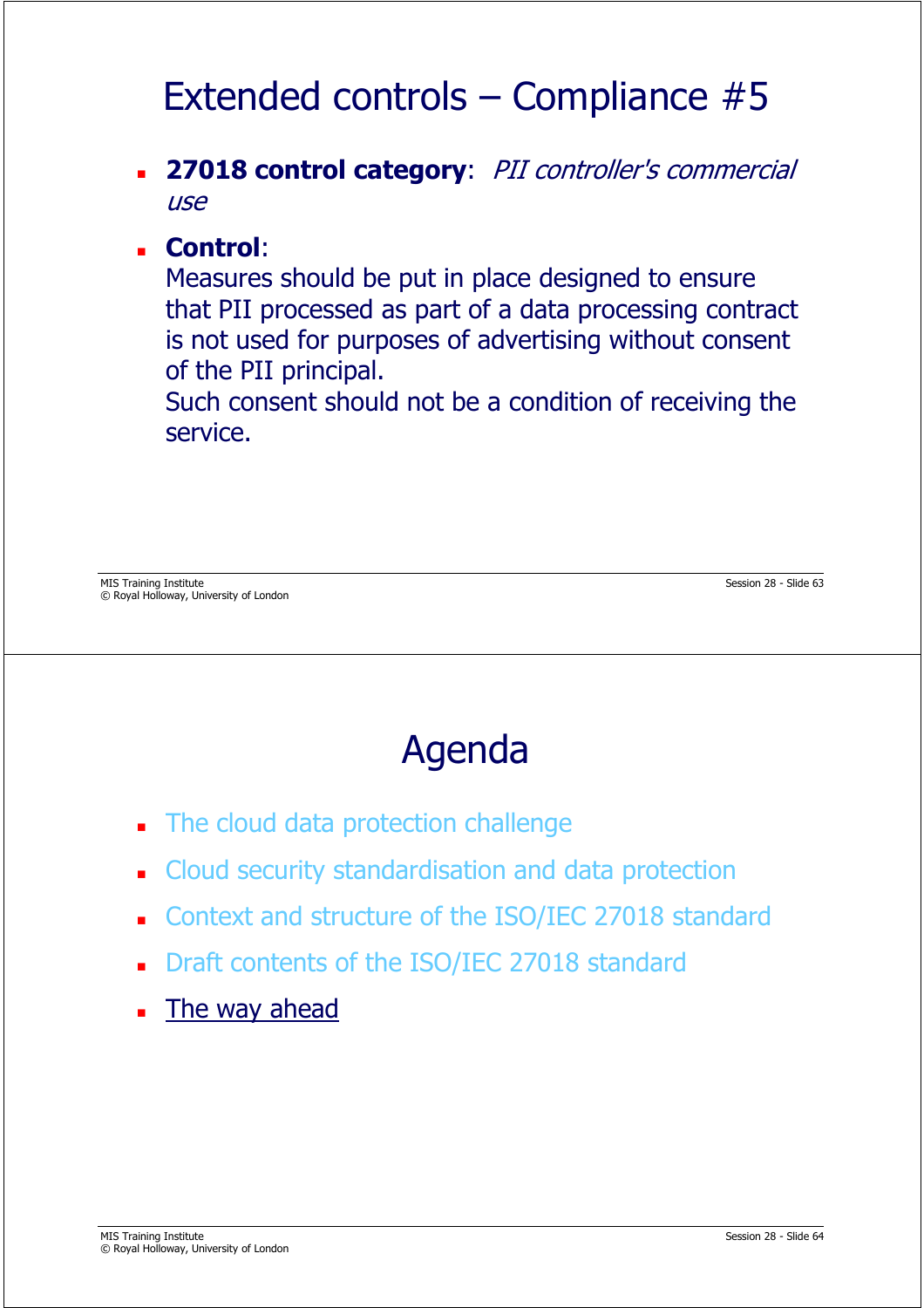#### Where are we in the process?

- At the time of preparing these slides (after the October 2012 Rome meeting) we are at 2nd Working Draft, hoping to go for a 1st Committee Draft (CD) ballot in mid 2013.
- If this occurs then, with luck, we could move to a Draft International Standard (DIS) ballot in late 2013, with publication in the first half of 2014.

MIS Training Institute Session 28 - Slide 65 © Royal Holloway, University of London

### What next?

- Every time a new draft is produced (in the SC27 6-monthly cycle) there is the opportunity for national bodies to make comments.
- **These comments are reconciled and** incorporated into the document at or after the internal meetings.
- If you are interested in getting involved, please work through your national standards body (e.g. ANSI in the US).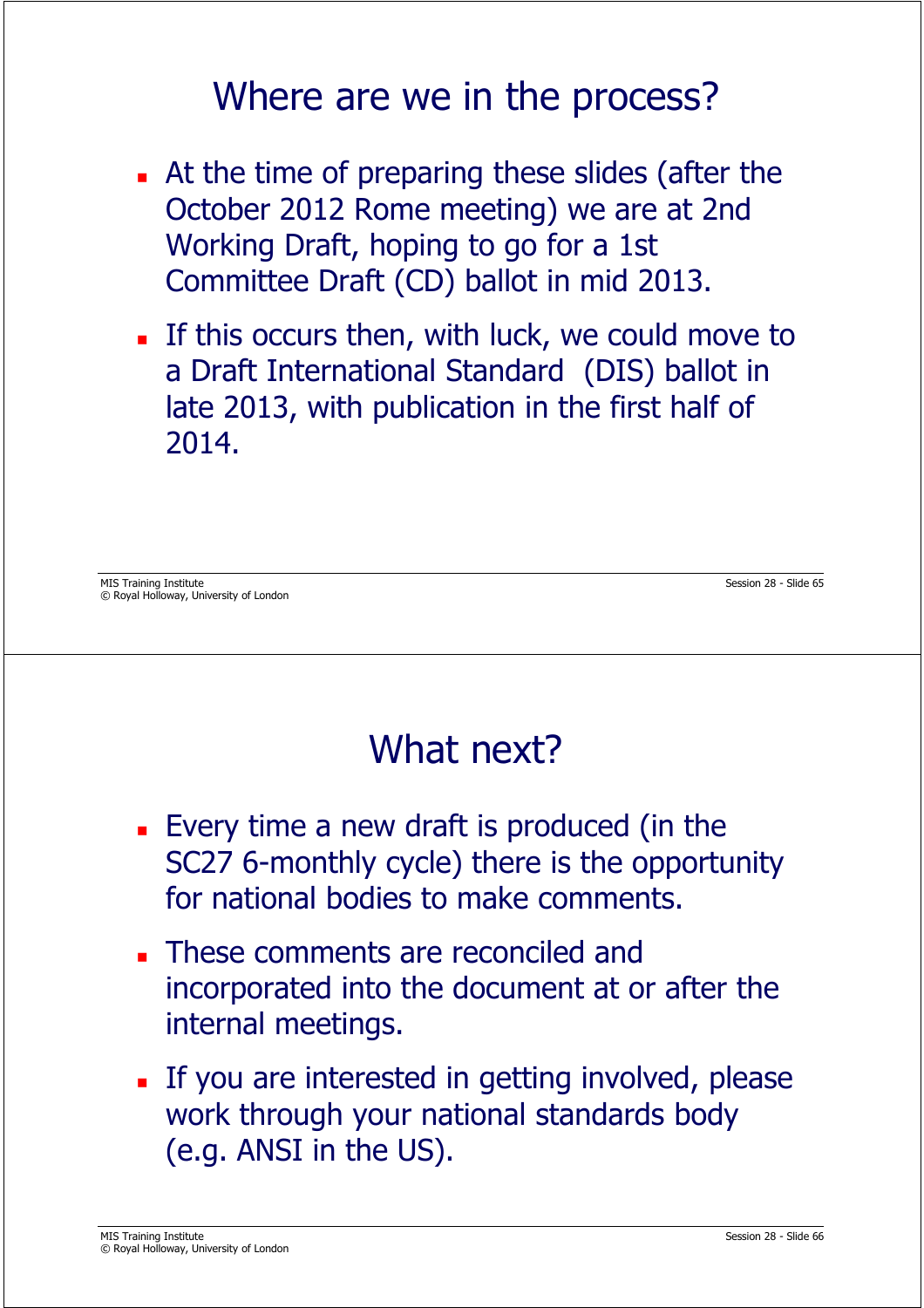### Contributions welcome!

- Necessary to get broadest possible consensus on the developing standard, so it is of maximal use.
- I welcome all input as editor, so please email me (at me@chrismitchell.net) if you are interested in getting involved in reviewing and/or providing input.
- I maintain a small mailing list ...

MIS Training Institute Session 28 - Slide 67 © Royal Holloway, University of London

## Acknowledgements

- I would like to thank the organisers of event for giving me the opportunity to make this presentation.
- I must also thank John Phillips of Microsoft, and Microsoft itself, for their support.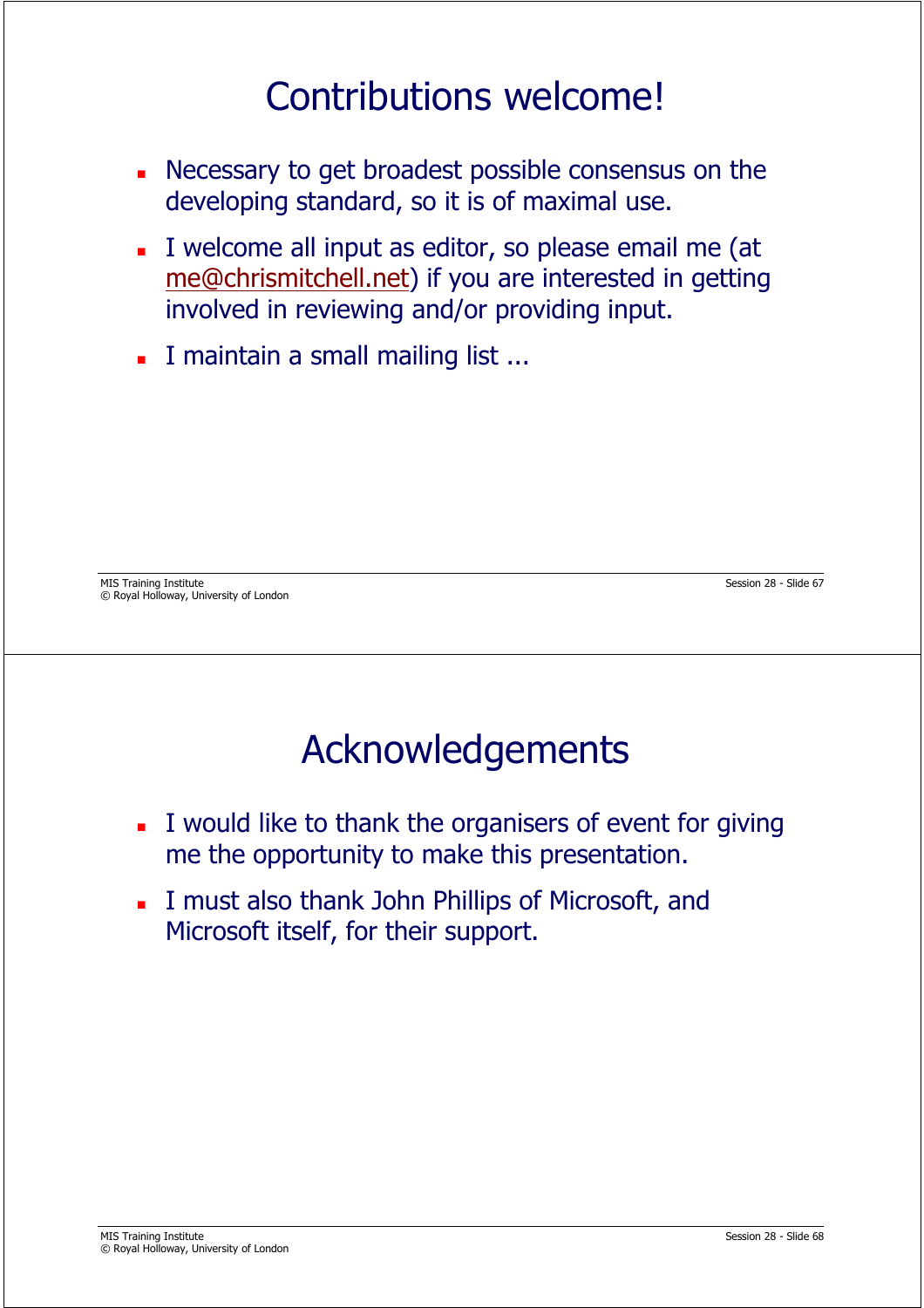#### ANNEX

# **DATA PROTECTION LEGISLATION IN UK/EU**

MIS Training Institute Session 28 - Slide 69 © Royal Holloway, University of London

#### UK Data Protection Act 1998

- The UK Data Protection Act 1998 is derived from and implements the EU Data Protection Directive (95/46/EC)
- The UK Data Protection Act 1998 requires data controllers to comply with eight data protection principles, summarized as follows, which require personal information to be:
	- 1st principle Fairly and lawfully processed;
	- 2nd principle Obtained only for specified purposes and not further processed in a manner incompatible with those purposes;
	- 3rd principle Adequate, relevant and not excessive;
	- 4th principle Accurate and up-to-date;
	- $\bullet$  5th principle Not kept for longer than is necessary;
	- $\bullet$  6th principle – Processed in line with the rights afforded to individuals under the legislation, including the right of subject access;
	- $\bullet$ 7th principle – Kept secure;
	- 8th principle Not transferred to countries outside the European Economic Area (EEA)) without adequate protection.